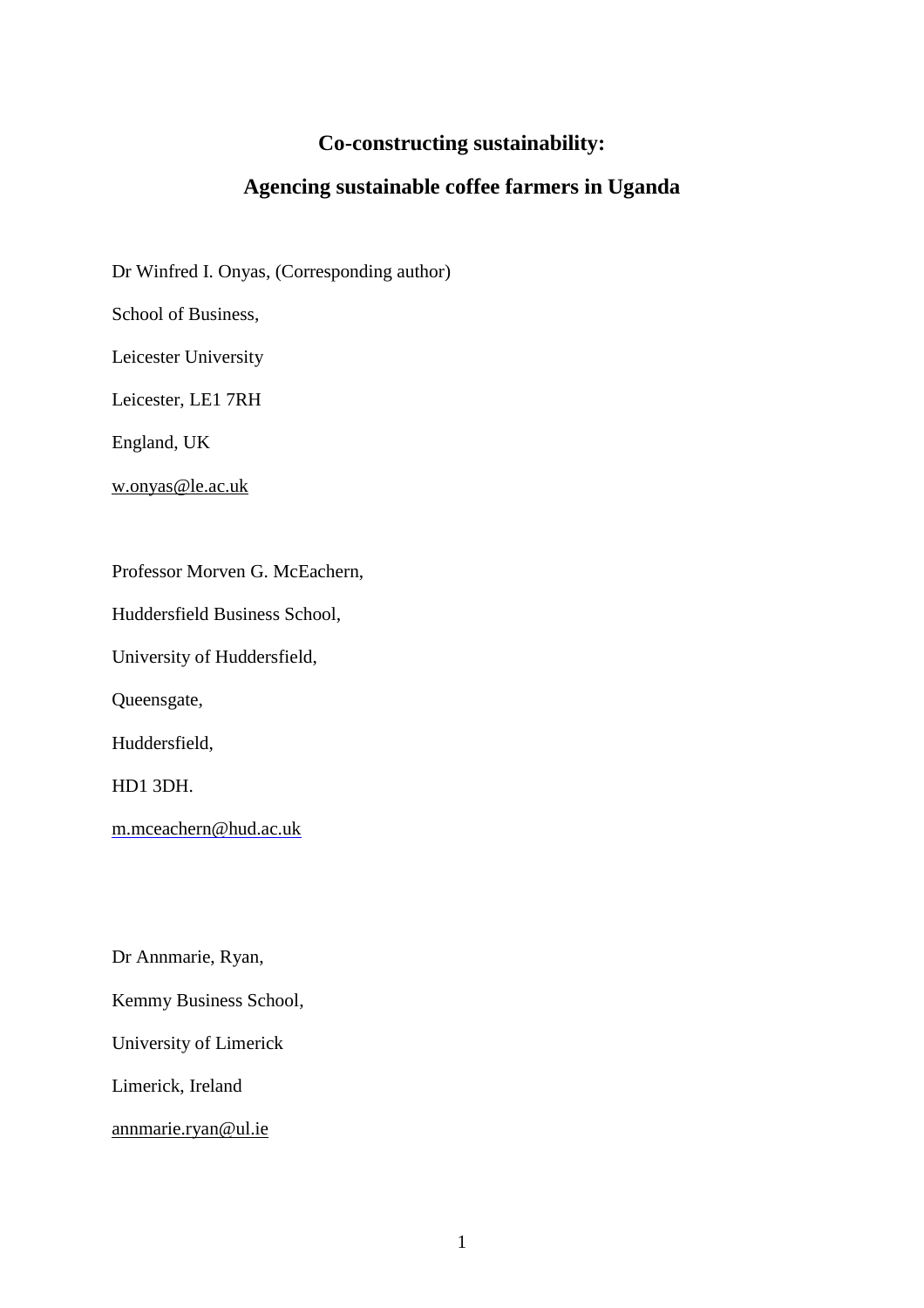### **Co-constructing sustainability: Agencing sustainable coffee farmers in Uganda**

# **Abstract**

This article explores the sustainability initiatives undertaken in a non-certified market involving an indigenous Southern firm and smallholder coffee farmers in Uganda. In response to recent calls, we take a performative approach to sustainability and employ an agencing lens to ask the question: how are sustainable coffee farmers constituted in concrete situations, and what role do they play in co-constructing sustainability? The ethnographic study undertaken reveals the proactive and interactive participation of farmers in coconstructing sustainability. Also unveiled, are the continuous and iteratively emergent agencing processes involving firms, farmers, and market devices, which collectively create variably-agenced sustainable farmers who perform diverse versions of sustainability.

**Keywords:** Sustainability; Agencing; Agencement; Performativity; Coffee farmers; Sustainable development.

This research did not receive any specific grant from funding agencies in the public, commercial, or not-for-profit sectors.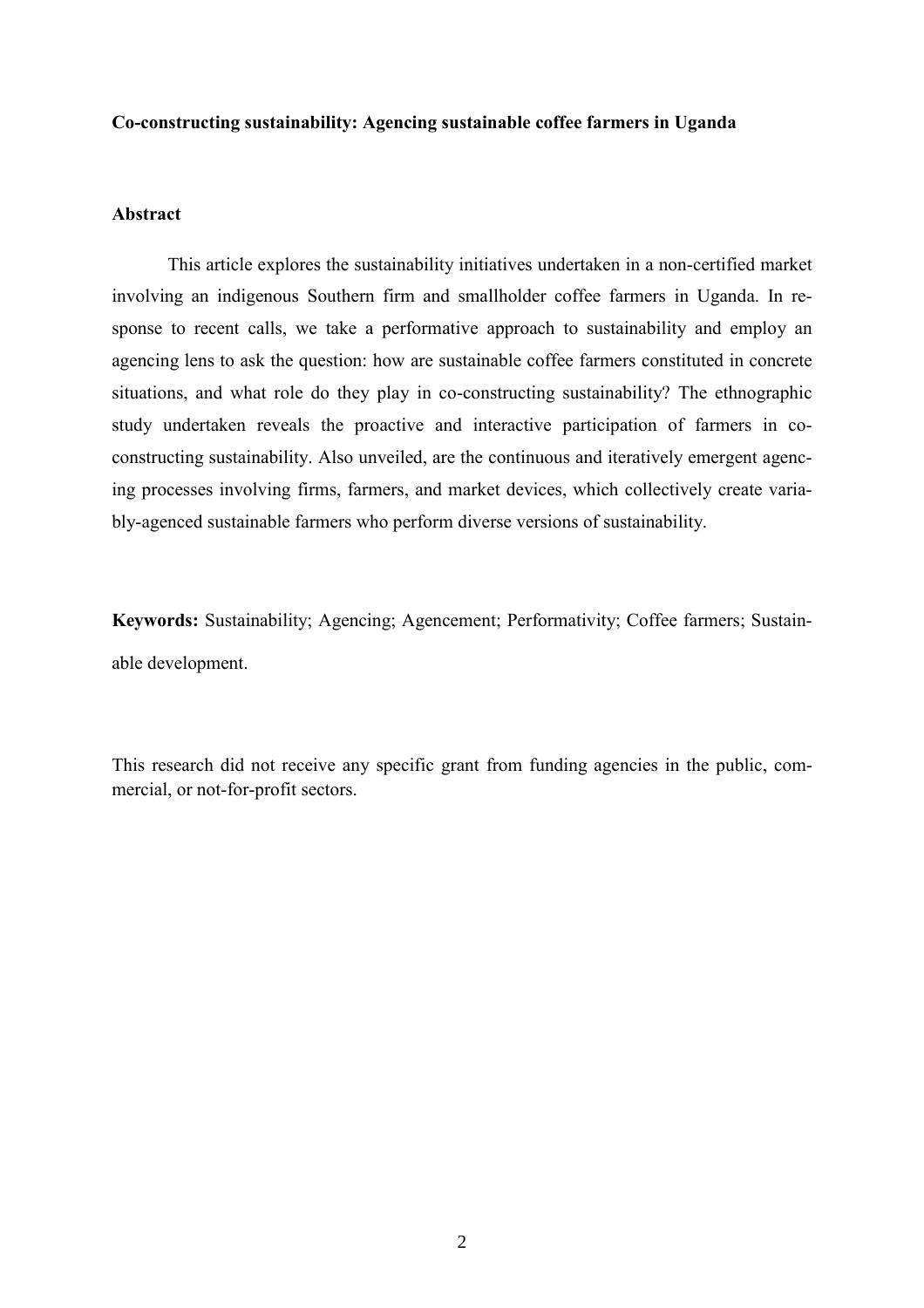### **1. Introduction**

This paper is concerned with the achievement of sustainable coffee value chains and the role that upstream actors play in this regard. The coffee market is important because it is one of the largest commodity markets (Ponte, 2002) involving over 25 million smallholders, yet many of them struggle to make a living from coffee (Fairtrade, 2017; Mojo, Fischer and Degefa, 2017). At the same time, it also generates a significant amount of waste material both as solids (i.e. coffee pulp) and liquids (i.e. processing effluent), thus negatively impacting on ground/surface water pollution and river eco-systems via leaching and run-off (Kebede et al., 2010). Therefore, the goal of achieving a sustainable coffee sector is important for both planet and producers. No universal definitions of sustainability exist (Warner, 2007; McMorran, Scott and Price, 2014), however, a popular description of sustainability from the World Commission on Environment and Development emphasizes meeting the social, environmental and economic needs of current generations without compromising the ability of future generations to meet their needs. Consequently, some definitions place emphasis on one dimension over another (Kirwan, Maye and Brunori, 2017; Luke, 2005) and others refer to a balance between the 3 dimensions (see for example Morito, 2002 as cited in Loconto, 2014). This is compounded by the realization that a balance between the idealized 3 pillars of sustainability is notoriously difficult to achieve (Epstein and Buhovac, 2014; Visconti, Minowa and Maclaren, 2014). In attempting to move beyond this impasse there have been increased calls for research to consider the efforts to reorganize market relations and incorporate network-models based on greater levels of co-operation and integration between partners (Jaffee, 2007; Warner, 2007; Vurro, Russo and Perreni, 2009; Ryan, Mitchell and Daskou, 2012).

Notwithstanding these macro level considerations, conventional research on sustainability has come under increased scrutiny for failing to account for micro level, context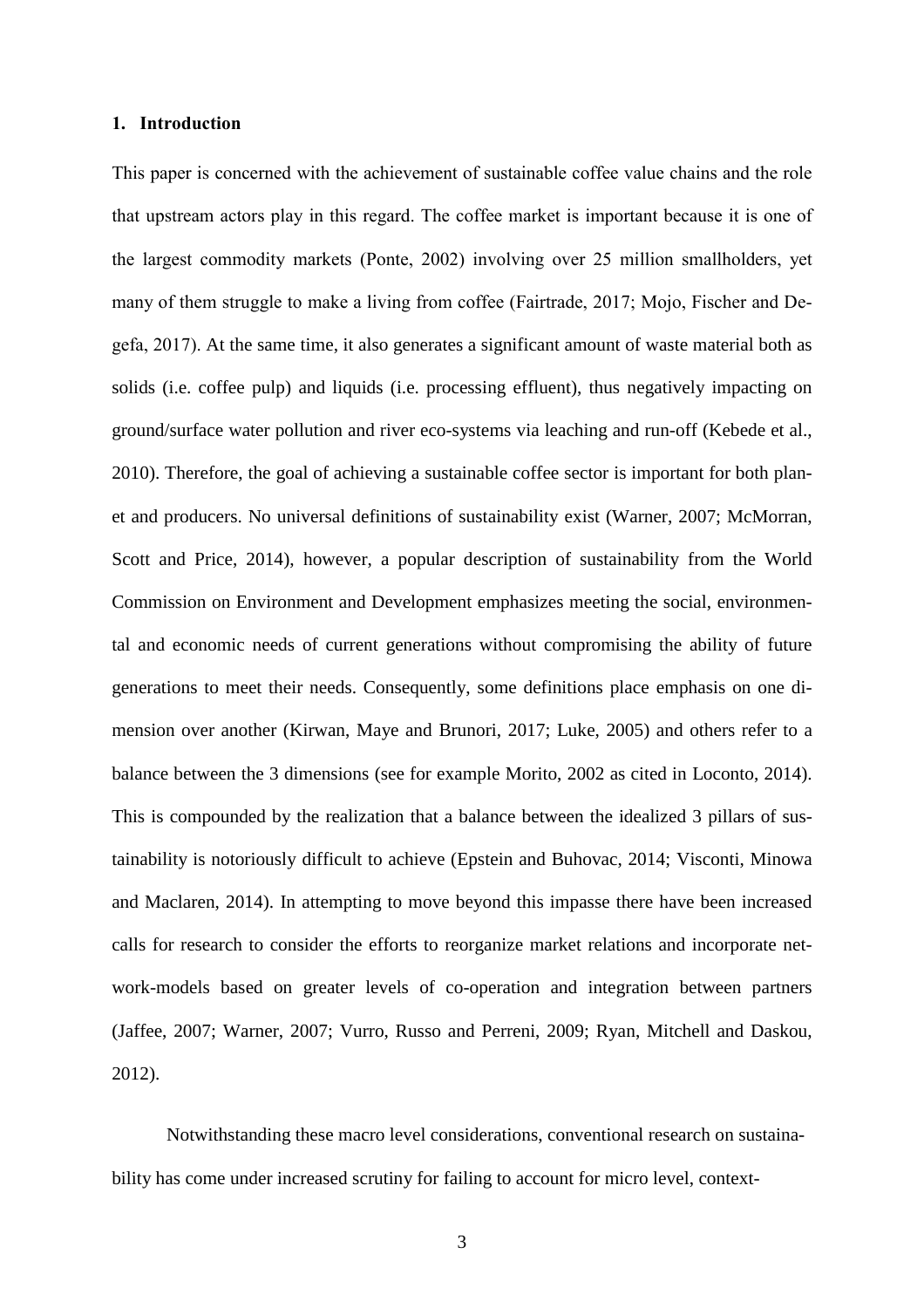specific concerns of actors (Warner, 2007; Loconto and Simbua, 2012; Doherty and Huybrechts, 2013). This scrutiny has led to recent calls for a more performative definition of sustainability (Melo and Hollander, 2013; Loconto, 2014), which accounts for a more situational explanation of sustainability and its achievement. Furthermore, while over 60% of world coffee production is sold from non-verified or non-certified sources (Levy, Reinecke and Manning, 2015), a disproportionate level of research has been given to understanding formal fair trade and organic certification within the coffee industry (Lyon and Moberg, 2010; Reinecke, Manning and von Hagen, 2012; Tallontire and Nelson, 2013). This has led to a shortage of evidence concerning the route towards a more sustainable global coffee value chain outside of the certified coffee market (Kolk, 2013). This is a problem for three reasons. One, there is a recognition that the product-based certification system remains primarily on Northernbased standards. Moreover, this has implications for Southern producers as it is likely to raise barriers to market entry (Raynolds, Murray and Heller, 2007). Secondly, such systems are limited in their scope of initiatives, that is to say focusing on improving product characteristics rather than attempting to strengthen social-based objectives (Doherty and Huybrechts, 2013). Thirdly, they lack focus on the producer's voice, often ignoring the ways in which they exercise agency (Melo and Hollander, 2013). In this paper, we specifically address these shortcomings in the extant literature, by examining more closely the multiple practices of sustainability and how it is organized and performed (see Warner, 2007; Loconto and Simbua, 2012; Doherty and Huybrechts, 2013).

Building on the work of Vorley, del Pozo-Vergnes and Barnett (2012), we focus on the initiatives of a Southern-based entrepreneur with a vision to bring about a distinctive version of a sustainable coffee market. From this perspective, we consider the efforts of an indigenous Ugandan roaster and exporter of coffee, involving farmers in South Western Uganda and reflect upon the active role of smallholder coffee farmers in co-constructing sustaina-

4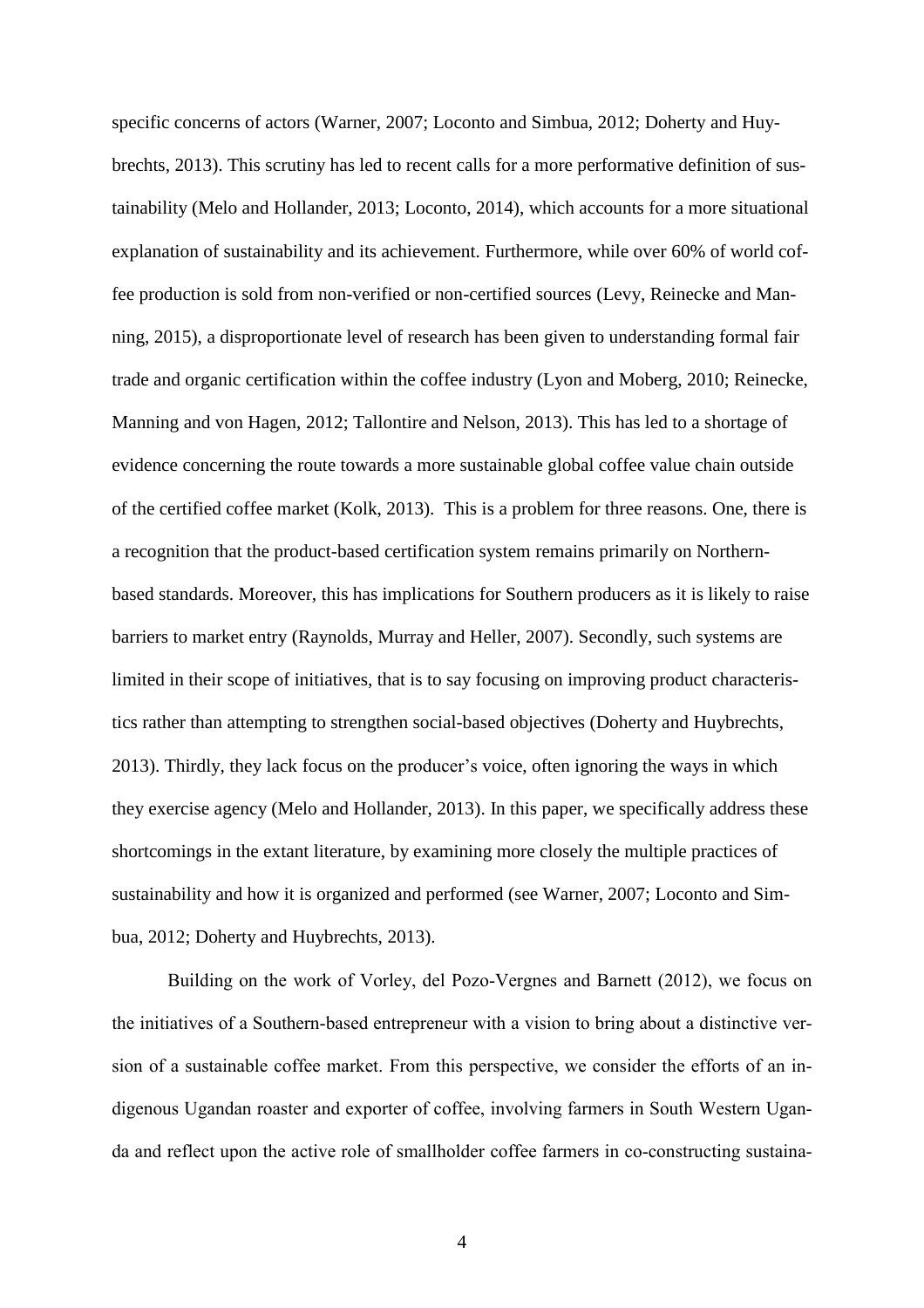bility, which also works for them. Specifically, this emerges in a distinctive version of sustainable farming that balances between environmental, social and economic concerns, but with farmers gaining greater control over their own economic livelihoods. In doing so, we draw from the insights and experiences of farmers to explore how they negotiate with, transform, and ultimately construct a distinctive version of sustainability which responds to societal expectations.

We advance similar approaches taken in rural studies (see for example Konefal and Hatanaka, 2011) to reveal the iterative processes unfolding in the co-construction of sustainability; and also, to develop the research on agencements (see Le Velly and Dufeu, 2016 for a more extensive discussion), by illuminating the ongoing efforts to reshape 'sustainability agencements' through agencing processes. In this paper, we conceive the achievement of sustainability agencements as dependent on the realization of an actor-network to perform sustainable farming practices. We follow Cochoy (2014) in conceiving this actor-network as an agencement – a composite consisting of heterogeneous elements including humans, and material and technical devices which flexibly adjust to one another and act collectively (Çalışkan and Callon, 2010: 9). Specifically, our study focuses on the 'agencing' action which affords agency by "'setting-up', arranging, or combining a set of given elements" within the agencement (Cochoy, 2014: 117). Perceived as "strategies for realising soughtafter economic agencies" (Callon (2008) as cited by Araujo and Kjellberg 2009: 201), we consider agencing as contributing to create 'agenced sustainable farmers' who then can perform sustainability. Moreover, agencing, through the collective effort of heterogeneous actors, sets processes in motion (Cochoy, 2014; Cochoy, Trompette and Araujo, 2016) which equip farmers to construct sustainability. Hence, this study uses the agencing lens to explain how 'sustainable' coffee farmers are constituted in concrete situations, and what role these farmers play in co-constructing sustainability.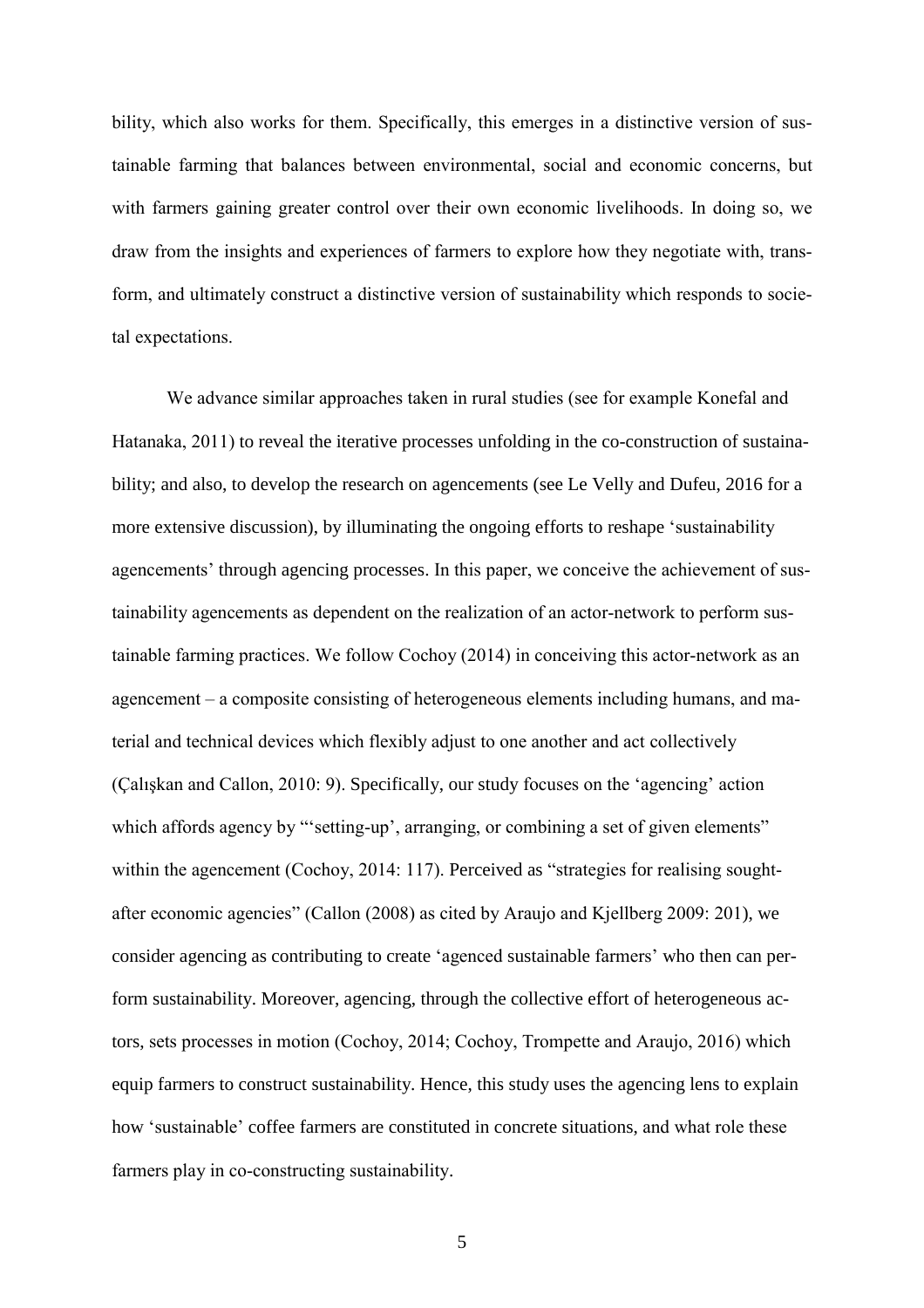The article now proceeds by providing an overview of the underpinning literature on sustainability, performativity and agencing, and then discusses the adopted methodology which uses an ethnographic approach, supported by in-depth interviews and visual research methods. Next, our findings and discussion highlight the performative sustainability mechanisms practiced by farmers, highlighting agencements and the market devices used to create and shape sustainability. Finally, our conclusions discuss the implications of our findings for both practice and theory.

# **2. Performative and agencing approaches to sustainability**

### **2.1 Sustainability as performative**

A performative definition of sustainability allows for the notion of 'sustainability as practiced', including the emergence of multiple, connected and context-specific understandings of the notion; for example, sustainability can be understood to concurrently mean market access or a project's longevity to different actors (Loconto, 2010; 2014). Recent research emerging from within rural studies employ similar approaches to investigate sustainability and alternative, Third-Party Certification (TPC) markets (Konefal and Hatanaka, 2011; Le Velly and Dufeu, 2016). Here, Konefal and Hatanaka (2011) call for a more embracing perspective of TPC which reconciles the views of Northern and Southern actors in particular (see also Raynolds et al., 2007; Loconto, 2010), and accounts for the lived experiences of Southern producers (see Martin et al., 2015). In their portrayal of farmers as marginalized, Konefal and Hatanaka (2011: 126) reveal that, TPC standards enact performatively and construct realities through continuous processes of "politicking, maneuvering, and negotiating" between Southern actors and the Northern counterparts. Our study builds on Konefal and Hatanaka's (2011) work to illuminate the mutual adjustments in particular between objects, market devices and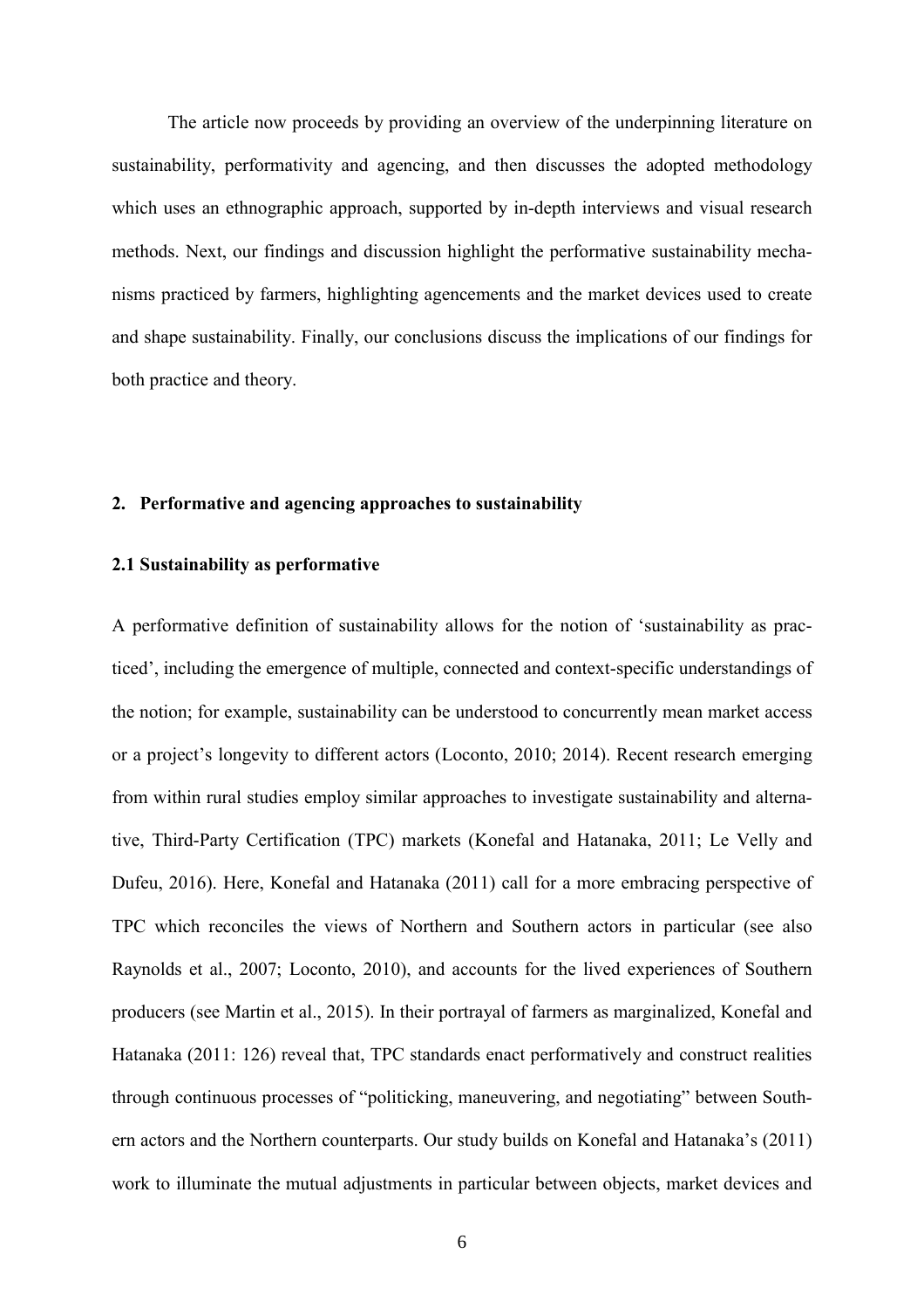farmers acting to perform sustainable coffee farming. In this regard, we conceive farmers as active participants in co-constructing sustainability.

Concurrently, within the coffee sector, there have been increased calls for more visibility surrounding the everyday practices of smallholder farmers (see Carrier, 2010; West, 2010). This focus is particularly important given that smallholder farmers appear reluctant to engage with external sustainability initiatives, and have been found to prefer local interactions where possible (Martin et al., 2015). It seems appropriate then to take a performative approach to sustainability which contributes to illuminate the diverse contexts, actors and interactions involved in constructing sustainability, and to the unfolding transformations enabled.

We therefore pursue a broader understanding of the nature and context of the sustainability practices of coffee farmers. To help ensure a deeper appreciation of the concrete practices of, and actual representations of, smallholder farmers, we place greater attention on the interactions between people, things and their contexts, and take a performative approach to understanding sustainability (Carrier, 2010; Konefal and Hatanaka, 2011; Melo and Hollander, 2013; Loconto, 2014). We add to Loconto's (2014) work which, while shedding light on the interactive role of small farmers in shaping sustainability, remains silent on how agencies develop the capacity to act, and therefore contribute to co-construct sustainability. To help realize these contributions, we draw on the market studies literature; agencing, to be precise.

### **2.2 Agencing market actors**

The increased attention given to market studies has been underway for nearly a decade now. Since Araujo (2007), a number of scholars have been invited to consider a new set of con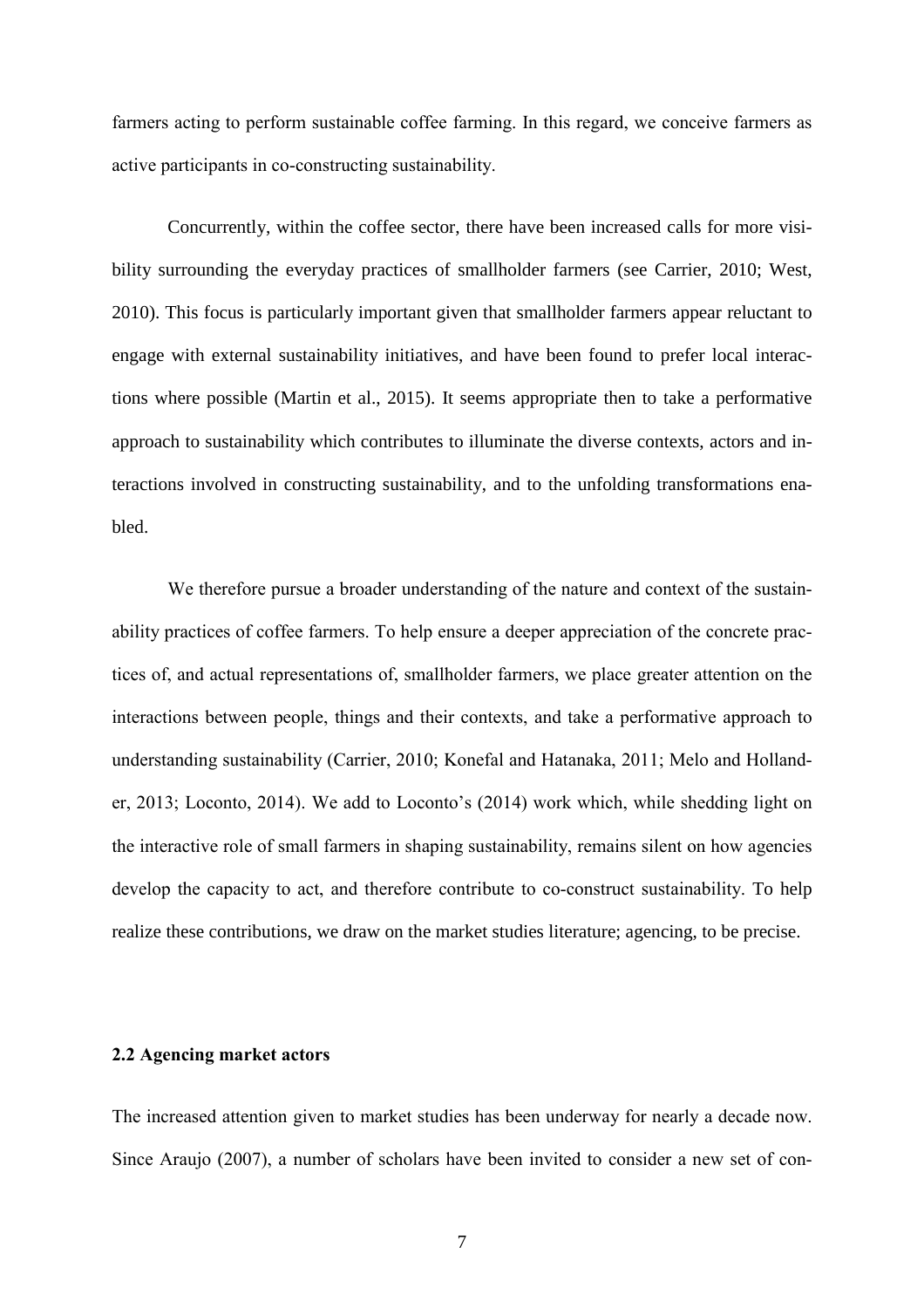cerns and a new set of market actors heretofore marginalized from view (Cochoy, 2014). Central to the premise, and informed by both Michel Callon and Bruno Latour, amongst others, is the understanding that agency is collective and is understood through the notion of 'agencement': a composite consisting of heterogeneous elements including humans and (material and technical) devices which adjust to one another and act collectively (Çalişkan and Callon, 2010: 9). Within agencement studies, both humans and non-humans participate in action. According to Muniesa et al (2007: 2), market devices – "material and discursive assemblages that intervene in the construction of markets" – act and cause others to act. Likewise, Andersson, Aspenberg and Kjellberg (2008: 68) suggest that "rather than focusing on what actors are in principle, the study of market practice directs attention to the many practical forms in which market actors appear". Importantly, this perspective offers a framework to consider how market agency is achieved, without resorting to models based on either actor's cognitive capacities (Andersson et al., 2008) or their ethical values assumptions (Holt, 2012) in bringing about sustainable market forms.

Following Cochoy's (2014) request to consider new concerns, and a new set of market actors often marginalized from view, this study focuses on a group of farmers who, in their quest to attain sustainable livelihoods, interact with many varying market agencies and exhibit differential agency in different situations (Kjellberg and Helgesson, 2006; Andersson et al., 2008). In so doing, we approach the collective capacities to act "as a practical outcome, rather than an essential characteristic" of actors (Kjellberg and Helgesson, 2006: 843); as an outcome of agencing efforts.

Developed from the neologism 'agencement', 'agencing' reflects the activities which attribute agency to actors, whilst also setting in motion various other activities (Cochoy, 2014; Cochoy et al, 2016). While 'agencement' refers to "arrangements endowed with the

8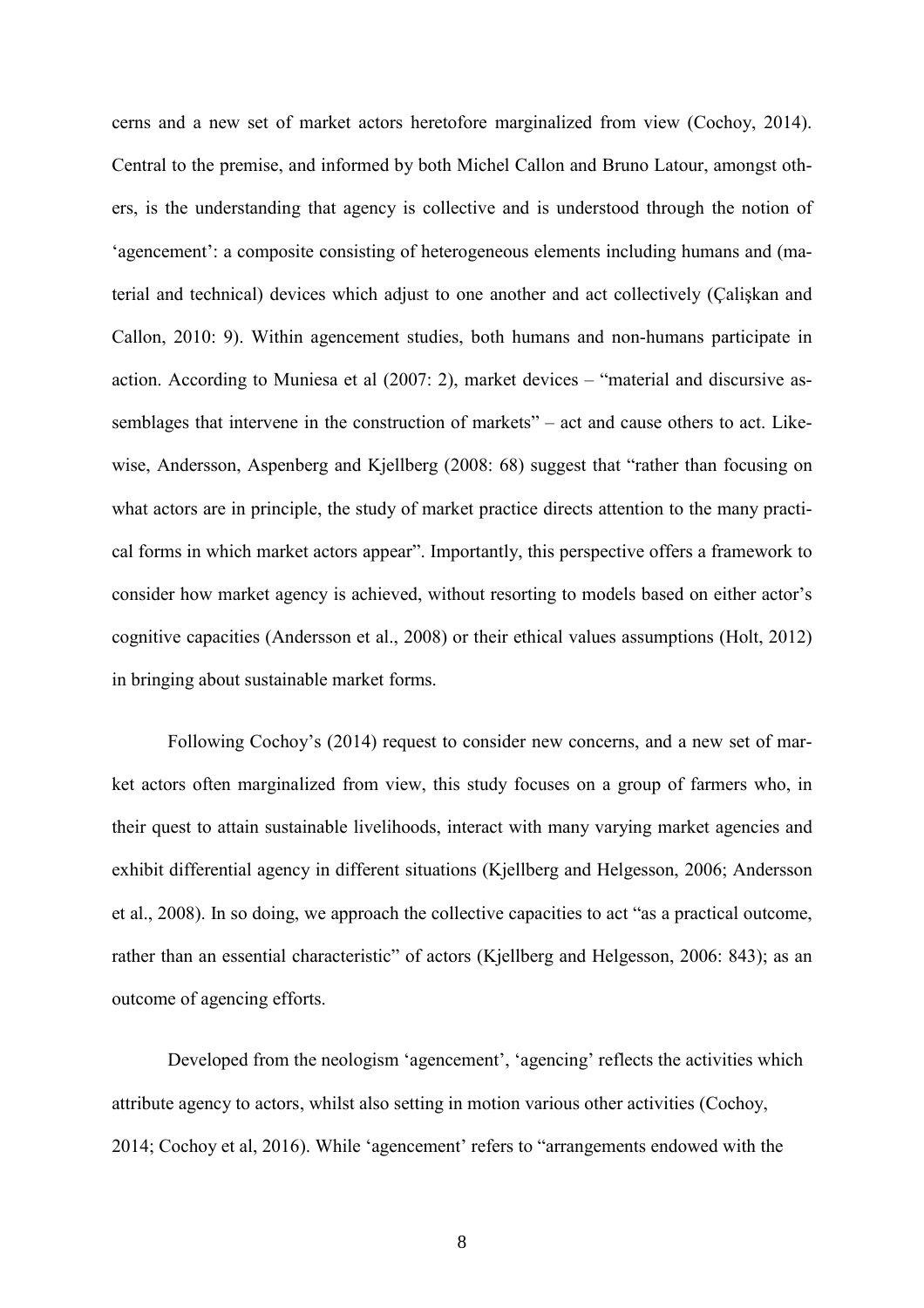capacity to act in different ways, depending on their configuration" (Çalişkan and Callon, 2010: 9), agencing draws attention to agency – how it is continuously acquired, shaped and sustained within the broader agencement (Hagberg, 2016). According to Cochoy (2014: 17), agencements draw attention less to the structure of its composition than to "'its capacity to act'". From a market studies perspective, therefore, it is important not to conflate roles, people and actors. Instead actors (or agents in the ANT lexicon), are recognised as hybrid collectives or agencies, involving a mix of elements (people, expertise, devices) kept together in links or associations (Callon and Law, 1995). Perceived as a process, agencing predicates action (Cochoy et al, 2016); "'setting-up', arranging, or combining a set of given elements" in an agencement (Cochoy, 2014: 117). Agencing also can be perceived as "strategies for realising sought-after economic agencies (Callon, 2008 as cited by Araujo and Kjellberg 2009: 201), for example, the agenced sustainable farmers we investigate in this paper.

In discussing Callon's perspective on agents and agency, Cochoy (2014: 112) suggests that: "If one particular actor may be seen and named as the origin of action ('whose action is attributed to A'), no one of the entities at stake [in the actor network] is in fact the only source of action; no one can move without the other's contribution, but also without the process of attributing it to a given element in the network." Hence, through the collective effort of heterogeneous actors, agencing produces specific agencements and sets processes in motion (Cochoy, 2014; Cochoy et al, 2016).

Within this framework, we investigate the agencing efforts that build farmers' capacities to co-construct sustainability. These efforts are not unidirectional, but stem from various directions – from the firm, external organizations, market devices, and from the farmers themselves. The understanding that markets are constituted by calculative market agencies, in particular, is emphasized (Callon, 1998). Questions about how farmers acquire their calcula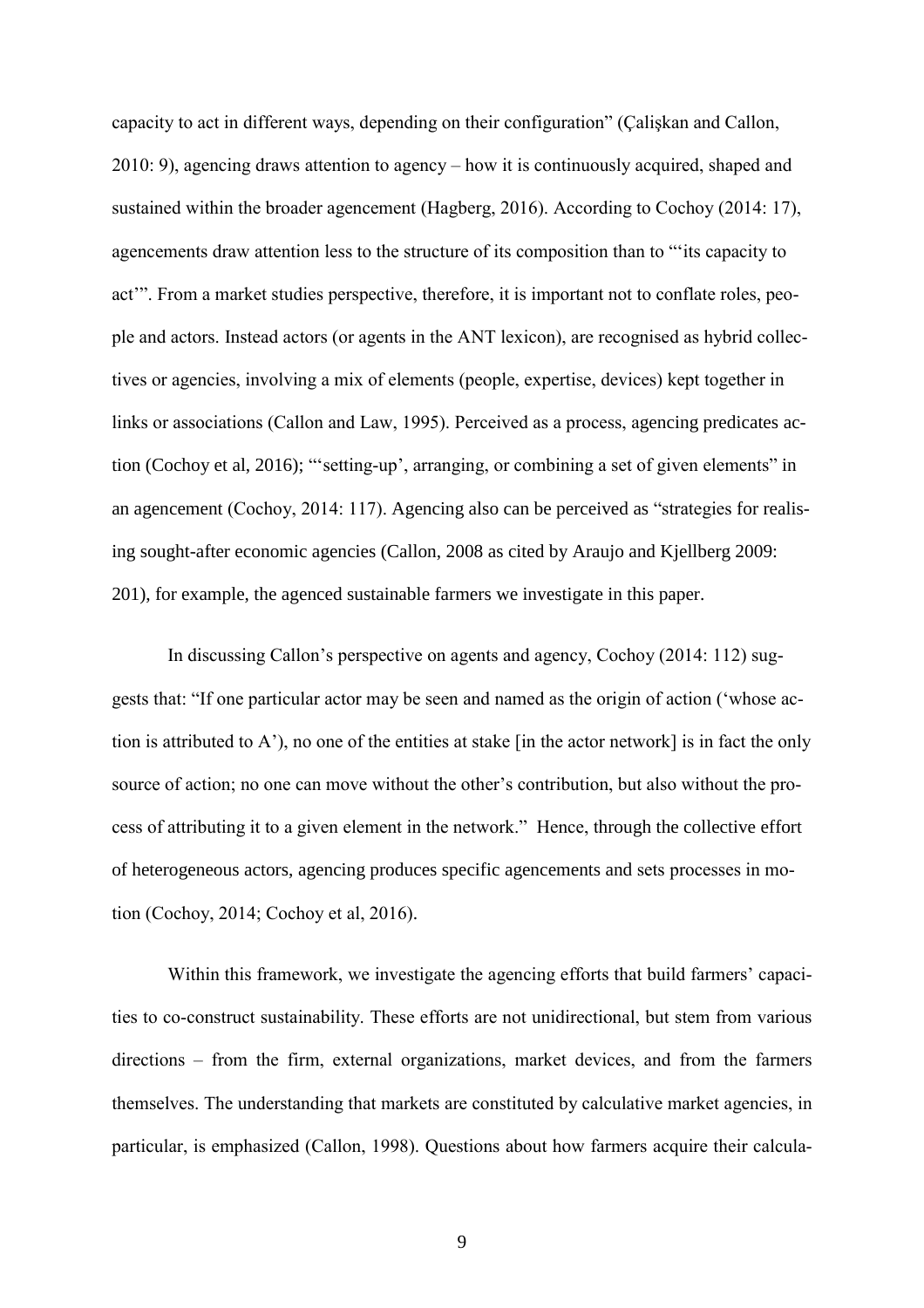tive agency and how their calculations in turn shape their sustainability practices therefore become important. Indeed, we consider the formatting and equipping of cooperating and/ or competing agencies with calculative tools (Callon, 1998) as reflective of the agencing efforts that constitute and shape market actors. Hence, in this study, the calculations of farmers become important in order to understand how their agential capacity to shape sustainability agencements is developed.

Calculation, according to Callon and Muniesa (2005), is about how calculative spaces are created; how entities in these spaces interact; and what alternatives are open for actors to evaluate. The authors highlight the broad spectrum of calculations that actors engage in, including that of making goods calculable. Calculation is further perceived as encompassing both computations and qualitative rational judgements whose recursive behavior creates an unstable and dynamic calculative space (Araujo, 2007; Cochoy, 2008). Further, calculation emerges through the collective performance of humans and market devices (Callon and Muniesa, 2005; Muniesa, Millo and Callon, 2007). For example, Cochoy (2008) demonstrates that shopping carts redefine consumer constraints and create calculative tools for consumers. Le Velly and Dufeu (2016) illustrate how market devices (including refrigerated warehouses and trucks, contracts and surveys) shape alternative food networks in a fish market in France. Beyond the views offered, of market devices and their role in co-constituting agencements, our study contributes to instantiate a processual perspective of agencing work (Cochoy et al, 2016), illuminating the ongoing negotiations and mutual adjustments between market devices and humans in constructing a sustainability agencement.

As discussed earlier, farmers and their agency have heretofore been obscured from view, where instead of being considered as calculative market actors, we have been relying on representations of 'worthy' (i.e. perceived as being deserved of a producer premium as in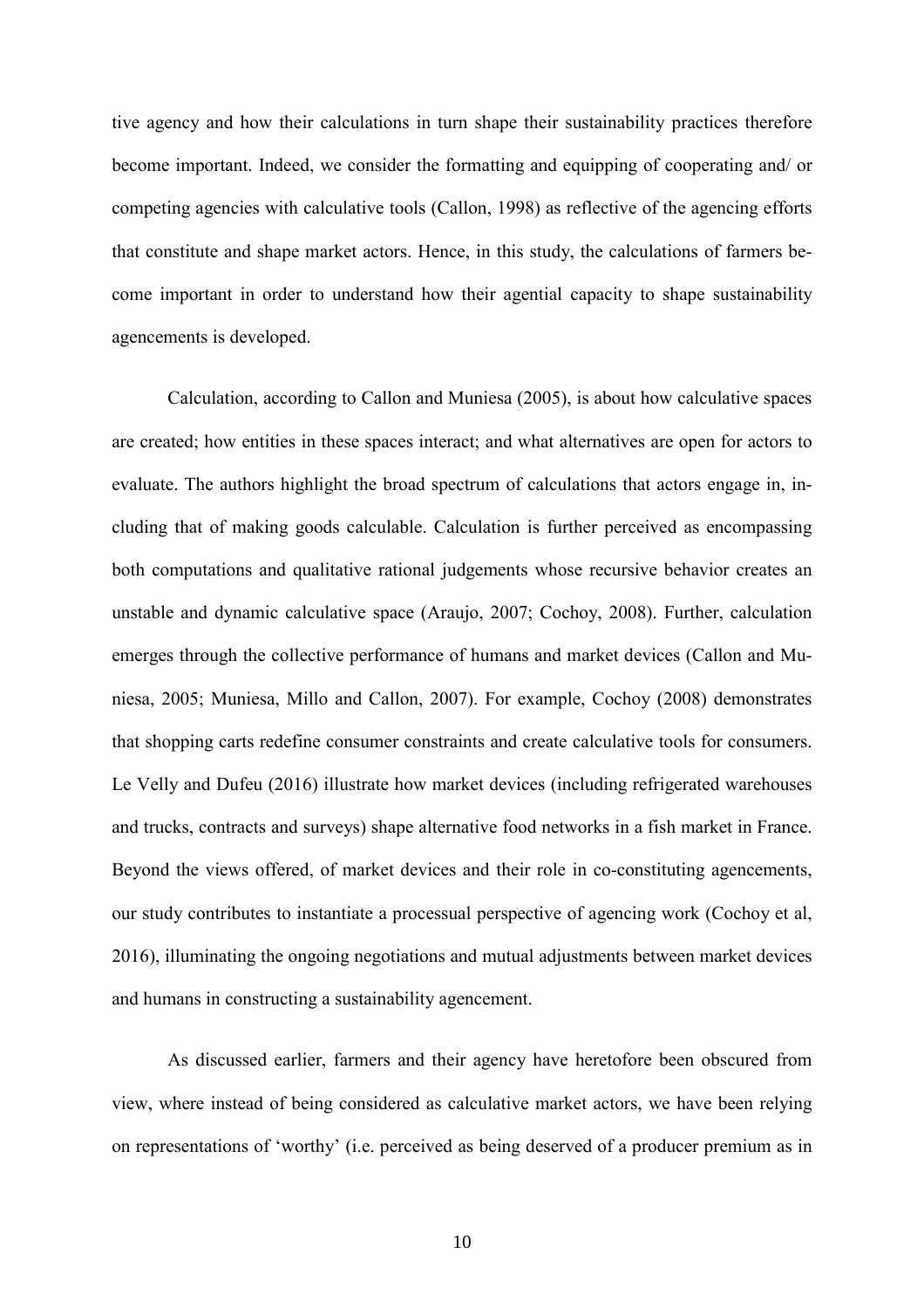the case of fairtrade) subsistence farmers (West, 2010). To contribute to the dearth of research in this area, we draw attention to the agential capacity of market actors, specifically farmers, which allows them to engage in ongoing economic activity. Subsequently, we ask: how are sustainable farmers constituted in concrete situations, and what role do these farmers play in co-constructing sustainability? To answer these questions, we examine agencing as a temporal and iterative process that unfolds in context as new connections between actors, market objects, and actions are created.

### **3. Research Methodology**

This study adopts a market studies approach, which considers action as enacted through a network of attachments, without which actors would cease to exist (Latour, 2005). Drawing from Callon (1986) and Latour (2005), we trace the practices of the actors, to learn from them how they define their identities, actions, and the range of choices open to them; and how they define and associate different elements to construct and explain their world. These activities are based on the assumption that actors are in the best position to understand their world and the motivations to perform it (Callon, 1986; Latour, 1999). All actors investigated in this article are actively involved in shaping the version of sustainability examined. As such, we attend to the associations between actors and to their performances as a durable whole (Callon, 1986; Latour, 2005).

Consistent with the underpinnings of actor-network theory, this study involves an ethnographic case study research design. Ethnographic research allows the researcher to obtain intimate familiarity with the everyday practice of subjects for an extended period (Brewer, 2000), as the "over-riding concern is always to observe actions as they are performed in concrete settings" (Gobo, 2008: 5).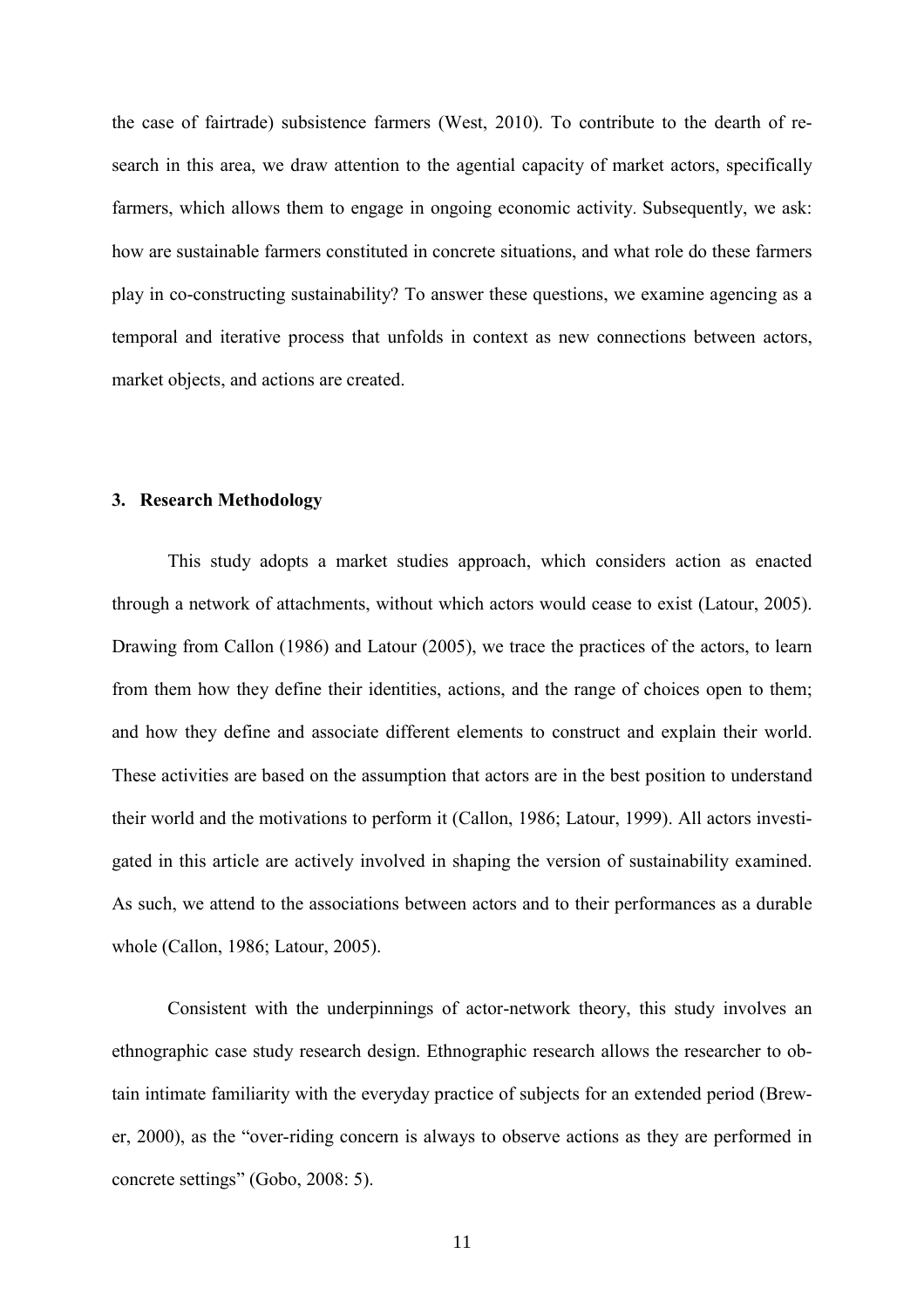This study investigates the everyday practices of the firm and two distinct farming communities, whereby for the purposes of this study will be referred to Community 1 and Community 2. The research methodology allowed the researchers to obtain direct and sustained social contact with the participants under study (Moisander and Valtonen, 2006: 48); to observe their everyday practices, and to listen to what the participants said about the occurrences (Becker and Geer, 1957; Gold, 1958).

Conducted in July and August 2010, the field research investigated the everyday coffee production and exchange practices of participants. We specifically examined the sustainability initiatives introduced by the firm including the formation of Producer Organizations (POs) and Saving and Credit Cooperatives (SACCOs) which collectively sought to achieve 'community empowerment' and 'sustainable projects' targeting farmers. We examine how these initiatives contribute to construct and to create durable interactions/connections between farmers and the firm. Following Callon and Muniesa (2005), this study perceives action as performed interactively by both humans (the firm's officials and farmers) and nonhumans (POs, SACCOs and market devices). It paid attention to obtaining micro-level details of the emergent interactions between actors (Andersson et al., 2008); to the relations and the practices unfolding between actors (Law, 2009). Hence, this study examined the interactions between the firm's field officials and: 1/ farmer leaders – these occurred frequently; 2/ farmers during field visits, and during the coffee transactions which took place at the field office. The events investigated included 3 PO savings meetings, 1 farmers' workshop, 1 field visit, and 1 meeting between the farmers and a visiting team from the firm.

The data was collected mainly through participant observation, involving direct interactions between the researcher and the subjects (Gobo, 2008). Accompanying methods included conversational interviews with the subjects (after Brewer, 2000) and fieldnote taking,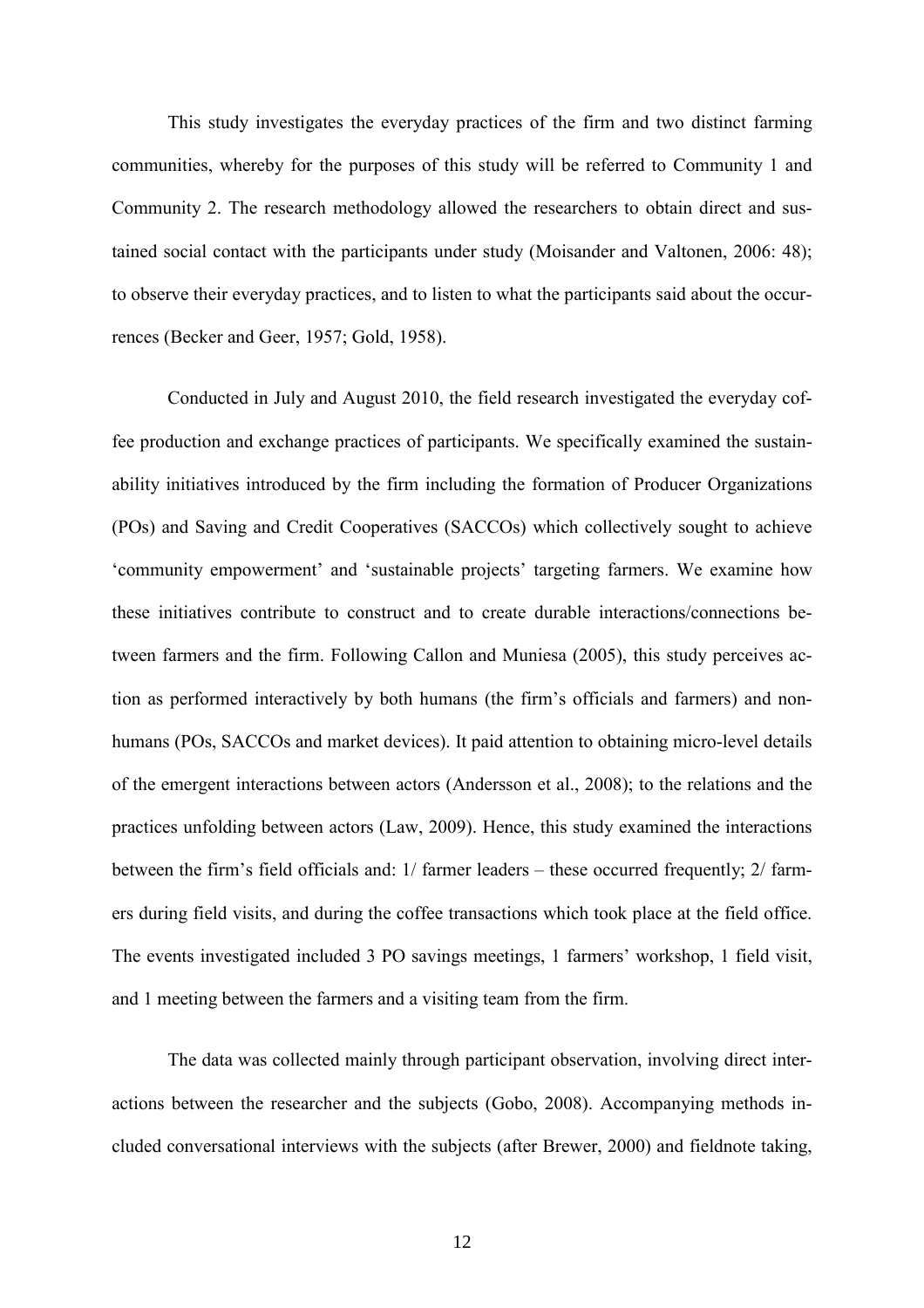a standard practice in ethnography (Hammersley and Atkinson, 1995; Peñaloza and Cayla, 2006) that facilitates the recall of the details that might otherwise have been forgotten. Inspired by Thomas and Magilvy (2011), selected in-depth interviews were conducted with participants including the one farmer leader, an elderly farmer, two senior firm officials. The interviews provided deeper insights into the phenomena observed. Non-participant observation was also employed, for example, during farmer group meetings, when the researcher did not wish to influence the subjects' behaviour (Gobo, 2008). Visual and audio data was also recorded to enrich the data collected (Pink, 2013).

The fieldnotes were translated from brief to complete notes during, and immediately after, the fieldwork phase. Likewise, the interview transcription was done after fieldwork. Four datasets were created and organized according to the research setting i.e. Community 1, Community 2, the firm's field office and headquarters. Although the data analysis occurred iteratively and continuously throughout the research process (Brewer, 2000), the distinct analysis process began with the manual categorization of data using classifications cutting across the four datasets. Owing to the vast amount of data involved, and to the complexity of manually analyzing different datasets, Atlas.ti, an appropriate qualitative analysis software was employed. Ultimately, the data was coded line-by-line and the codes merged, and relationships were established between datasets, in order to generate the categories used in the empirical analysis below. This ethnographic account provides a basis for us to analyze the agencing efforts shaping the sustainability practices performed in the context examined.

### **4. Empirical analysis**

This study is set in a South-Western district in Uganda and analyses the interconnected practices of market actors – the firm , farmers, Producer Organisations (POs) and Saving and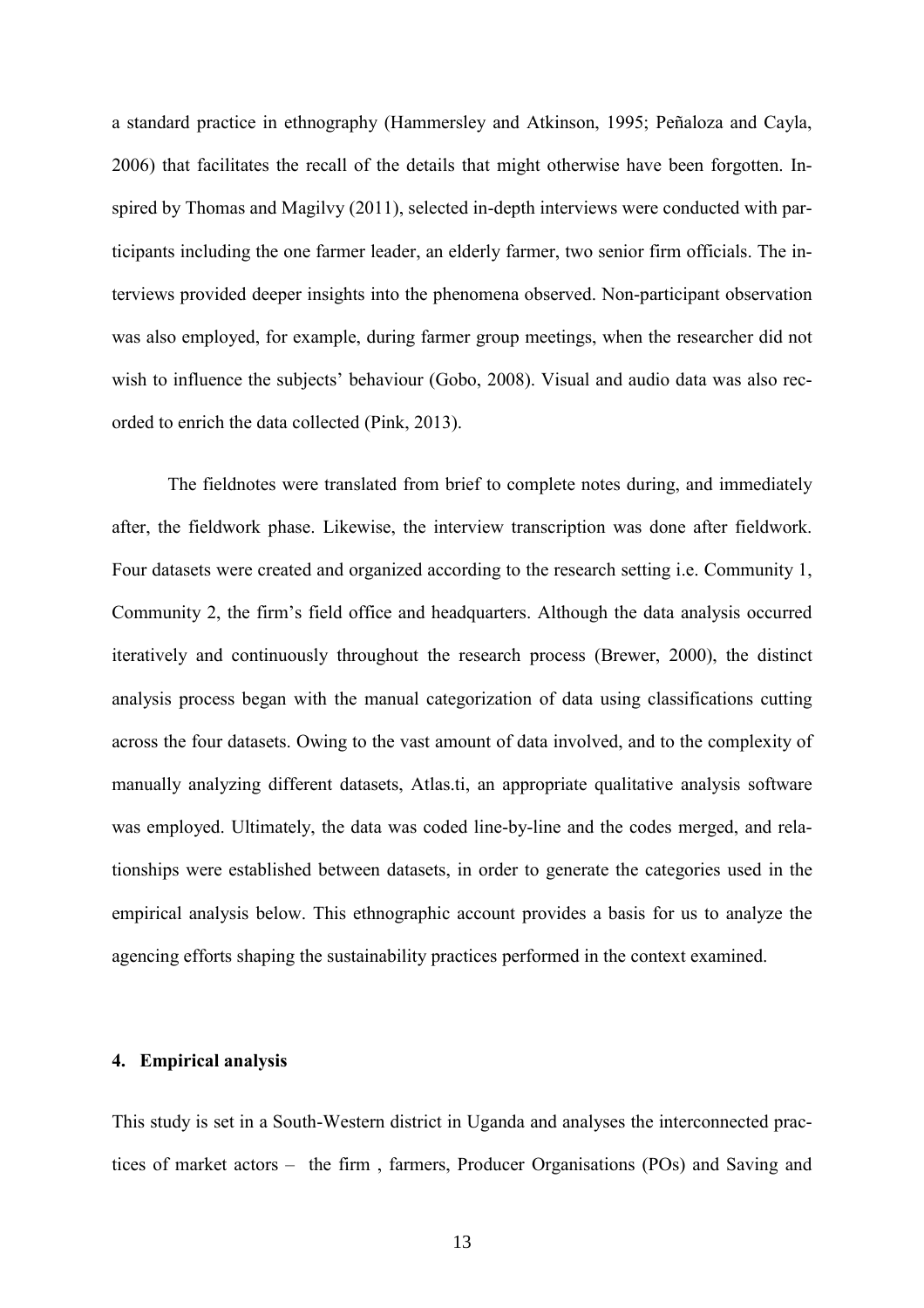Credit Cooperatives (SACCOs) working alongside each other to achieve social, economic and environmental sustainability. First, we introduce the market actor networks examined, providing a backdrop to the main discussion on the attainment of social, economic and environmental sustainability. The agencing theme runs throughout the empirics to illuminate the collective role of the firm, farmers, POs and SACCOs setting processes in motion (cf. Cochoy et al, 2016) and in equipping farmers to calculate and to perform sustainability. In the opening scene to our focal discussion, we draw attention to an organic farming workshop involving farmer leaders to highlight the collective agencing efforts involved in constructing environmentally-sustainable farmers. We then trace the evolving, interactive, practices centering around the role of POs and SACCOs in constructing spaces for social, economic and environmental sustainability to simultaneously unfold.

### *4.1 The Research Context*

### *4.1.1 Initial efforts to create a sustainability agencement*

The firm initiated the efforts to create a sustainability agencement in the context researched. The company offers an indigenous sustainability model that competes with the predominantly Northern-driven forms of sustainability, but which we can say coincides loosely with a model of sustainable development and attempts a balance among ''economic viability, social justice, and environmental responsibility'' (Morito, 2002 as cited in Loconto, 2014). Briefly, the firm's core sustainability values, as cited on their website include: a social equality dimension: *To sell the finest African agro products bought direct from the growers at prices that ensure they make a profitable return on their harvest*; an economic viability dimension: *To operate on a sustainable financial basis within a framework of commercial best practices that places community empowerment at the heart of our business*; a social justice and envi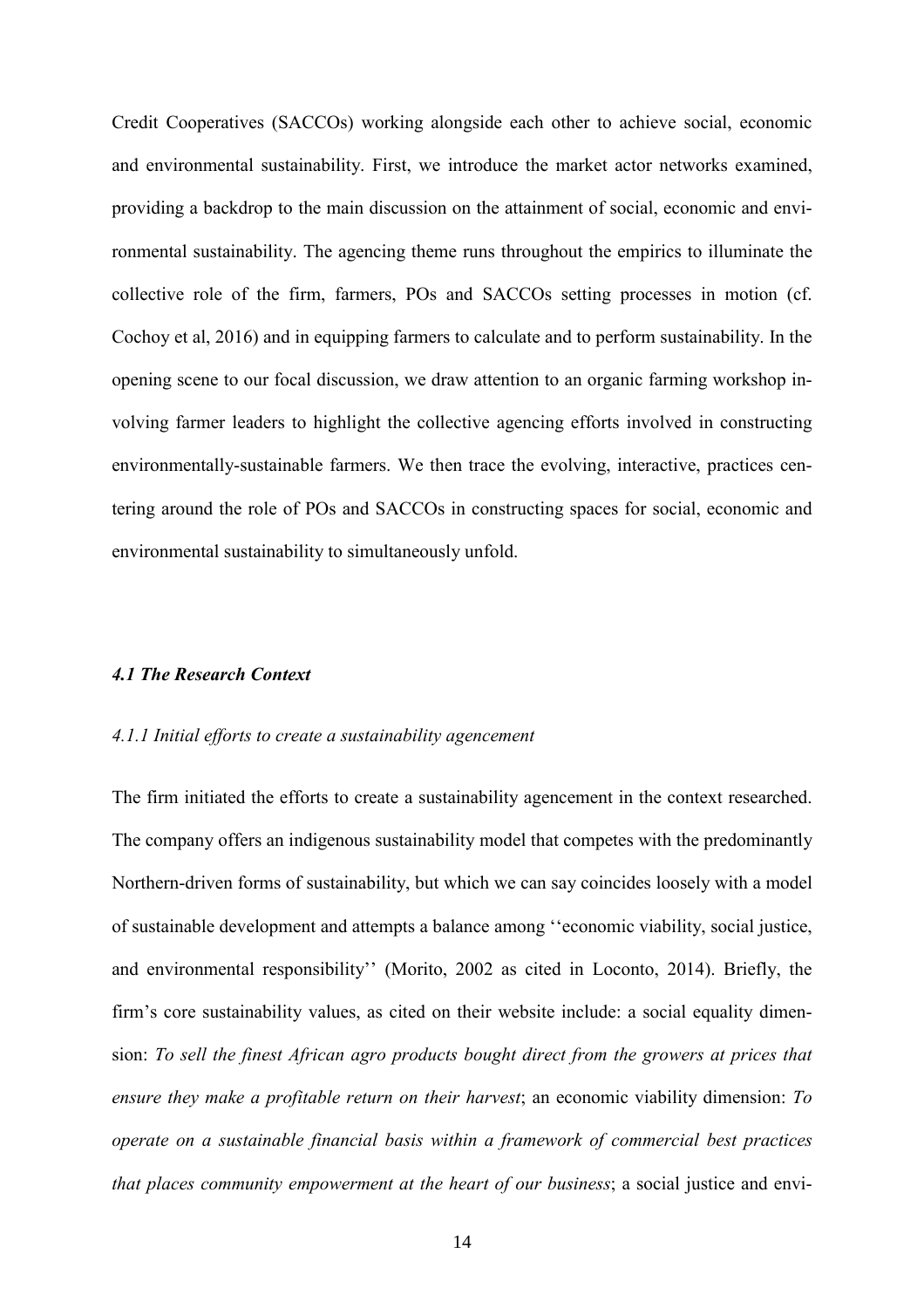ronmental responsibility dimension: *To create value for our farmers and their communities by investing a guaranteed portion of our profits in sustainable projects*; and an environmentally responsible dimension: *To train our farmers in agricultural best practices, and enable them to improve their crop quality and overall farm productivity*.

## *4.1.2 Constituting sustainable coffee farmers*

The efforts to create sustainable coffee farmers within the agencement examined began at the outset of the firm's emergence onto the coffee market. In 2003, the firm organized 14000 farmers in the district to form 50-member POs. Along with an international aid agency, the firm donated wet processing equipment to farmers and trained them on organic coffee agronomy practices, empowering them to produce parchment coffee, a new type of coffee (in the district) which attracts a higher price both locally and globally. Farmers in the district market two types of coffee – parchment and unwashed coffee. The firm only buys parchment coffee, while unwashed coffee is bought by numerous intermediaries (local traders and agents) who sell ultimately to various exporters. About 70% of farmers in the district produce unwashed coffee using dry processing methods; a practice that they have engaged in since coffee was introduced in the early  $20<sup>th</sup>$  century. Sometimes, however, the farmers sell coffee to both markets depending on how urgent their income needs are.

As the firm only buys coffee during the harvest season, income from parchment is seasonal. Some farmers get alternative income through selling unwashed coffee to local traders. While the firm offers stable prices to farmers despite the volatile coffee prices in the world market, the traders' prices fluctuate with world coffee prices. The firm thrives on maintaining a price leadership position in the market; as a protective measure, therefore, only reveals its price when the buying season starts.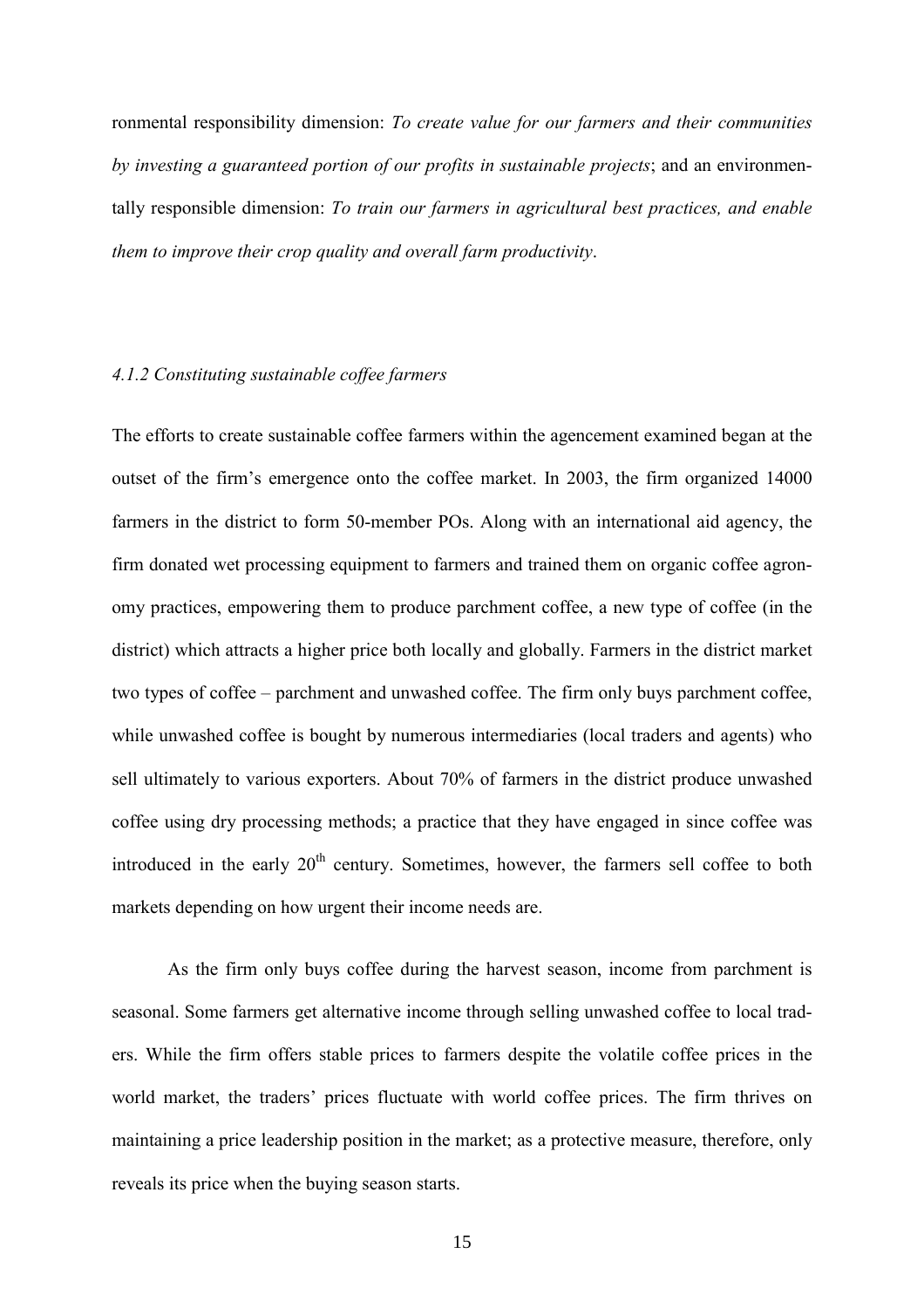As perhaps expected in the context of subsistence coffee producing communities, considerable efforts are being made by the firm to create sustainable coffee farmers. However, the manner in which farmers respond to, and iteratively reshape, the sustainability initiatives is important, and it is here where we gain a much more significant insight into how 'overall sustainability' (i.e. environmental, social and economic) is accomplished. These efforts are therefore not only important in and of themselves, but also for the long-term achievement of the broader environmental, social and economic goals.

This study focuses on the agencing practices performed in one PO, Community 1 PO (C1PO). The firm considers membership to POs as important, as do the farmer leaders, and takes note of this information during transactions. Figure 1 below depicts the network of actors involved in enacting social, economic and environmental sustainability in the context examined.



Figure 1: Enacting social, economic and environmental sustainability in the agencement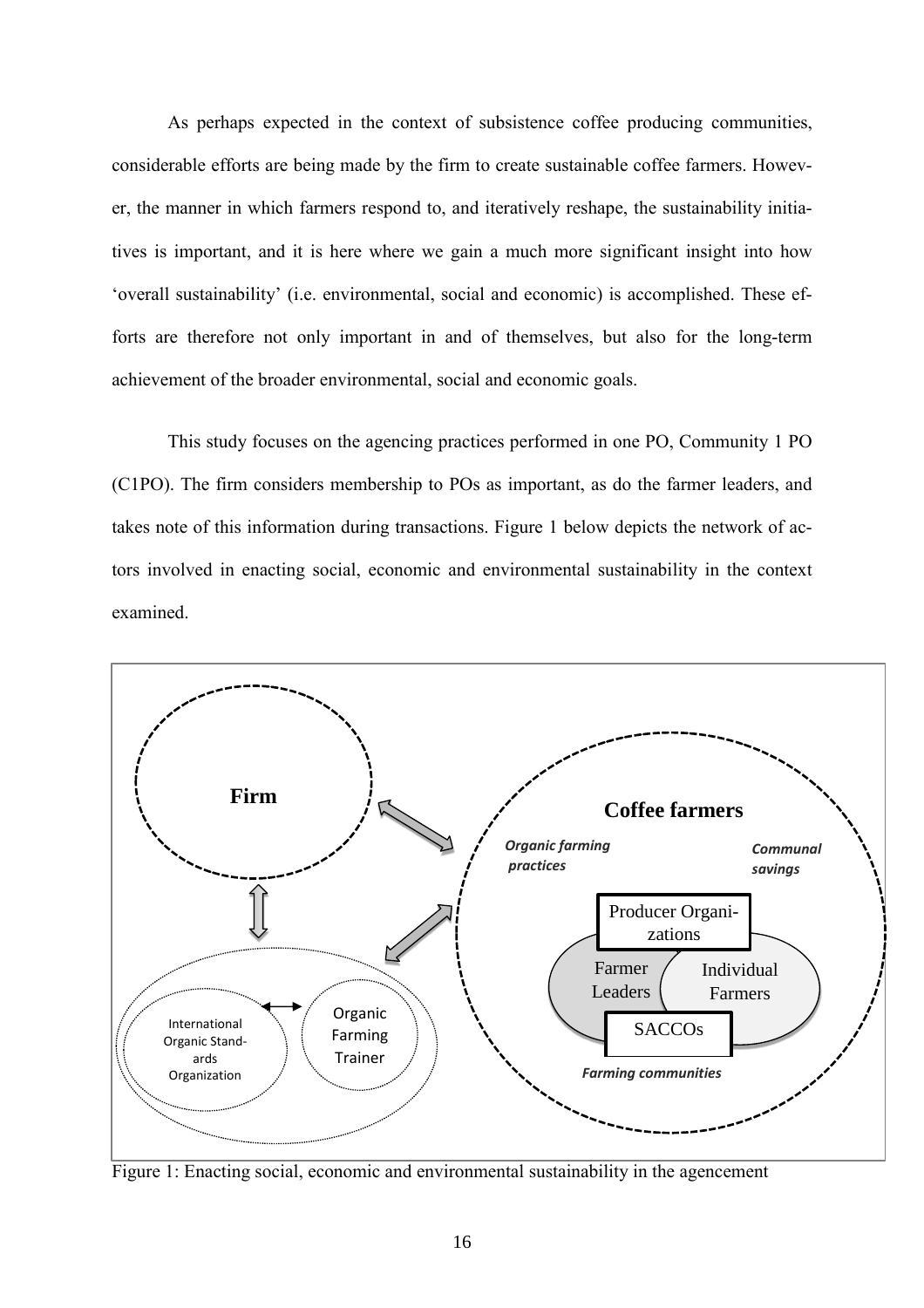### *4.2 Constituting environmentally-sustainable coffee farmers*

### *4.2.1 Initial efforts to construct environmental sustainability*

In 2008, the opportunity to qualify farmers as environmentally-sustainable, or put differently – to create environmentally-sustainable coffee farmers, arose when the firm was selected for funding by the International Trade Centre under the Uganda Organic Export Initiative to start a organic certification project. The firm selected 14% of its farmers to be involved in the project. According to Monde, a C1PO farmer, 15 farmers belonging to his group were registered for the programme. However, in order to format and equip farmers with specific attributes (after Callon, 1998) and specialist knowledge, the farmers must become associated with other elements, such as (more obviously) environmentally sustainable practices, but also (less obviously) 'localized' savings practices. Hence, participants, being formatted as environmentally-sustainable coffee farmers, were required to follow international organic standards relating to farming and growing coffee (environment, employment, record keeping, external contamination, etc.); and crop and land management including conversion to organic farming (a process that takes a minimum of 2 years) and the control of weeds, pests and disease. Formatting environmentally-sustainable farmers, however, is not a simple linear process. In adopting the organic standards, the farmers were responding to (in some cases) and in others, initiating a range of actions and activities that enabled the 'formatting' to be accomplished.

Below, the analysis focuses on one site, an organic farming workshop, where environmental sustainability is performed. Thus, we go behind the scenes to trace the actors, (inter)actions and mechanisms contributing to develop the agential capacity of environmentallysustainable coffee farmers. In so doing, we focus our discussion on the efforts by the firm, farmer leaders, farmers and a newly enrolled market actor – an international trainer – to transform farmer leaders into Internal Inspectors.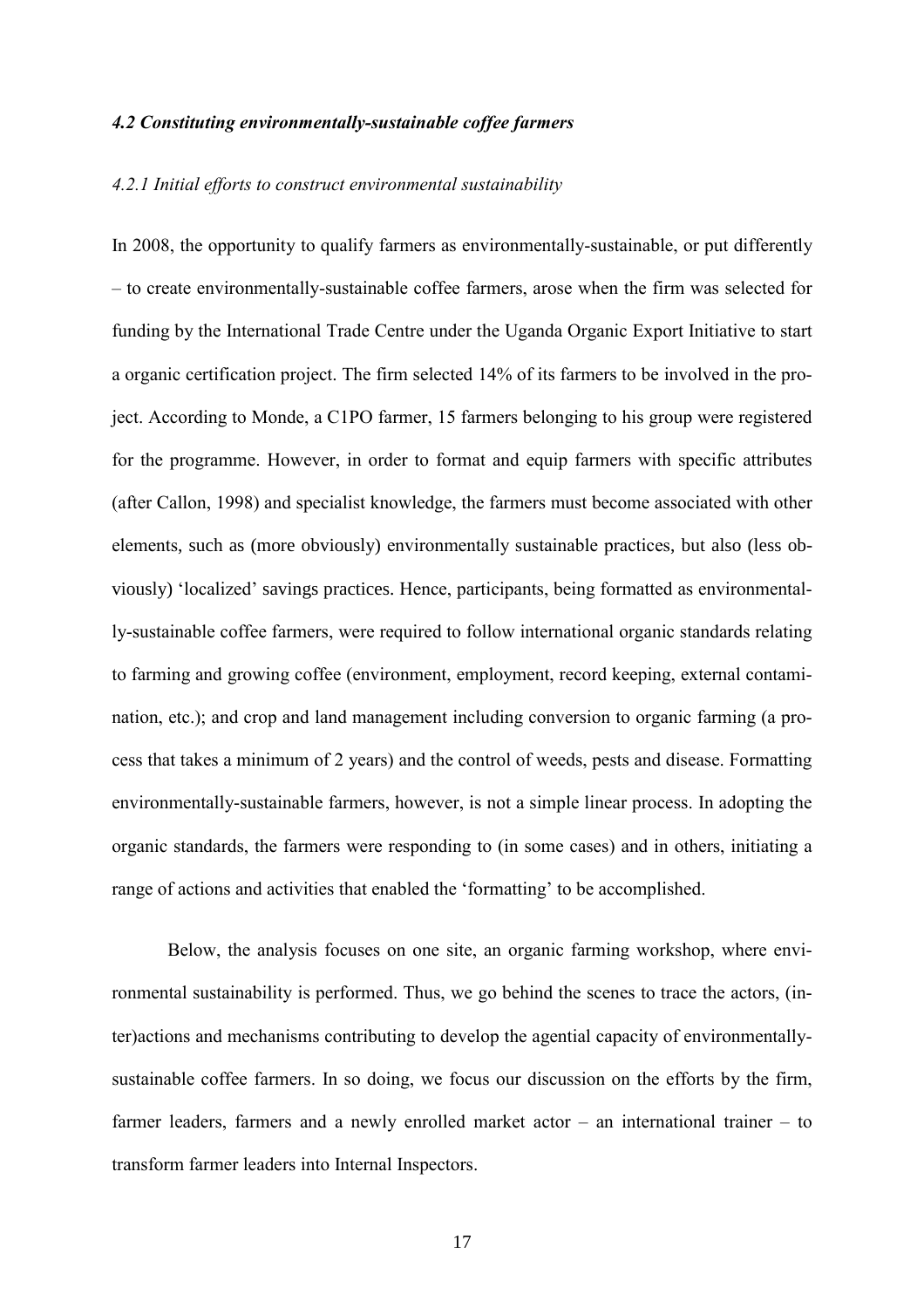# *4.2.2 The organic farming workshop – creating a space for constructing environmentallysustainable farmers*

To kickstart the organic certification process, and to create environmentallysustainable farmers, the firm enrolled an actor – an International Organic and Sustainable Agriculture trainer – to run workshops to facilitate in setting up an internal control system to ensure quality coffee production and the documentation of all organic practices performed by farmers. In mid-July 2010, the final of four workshops was held and 15 farmer leaders attended. With the trainer's contract ending with this workshop, the manager of the organic certification project at the firm, Timothy, was confident that the company could now competently pursue the certification programme without training support.

The workshop, which was a revision session on Internal Inspection<sup>1</sup>, provided an environment to develop the qualities of organic farmers in the farmer leaders attending. Previous workshops had focused on building farmer leaders' abilities as practitioners of (and trainers on) crop rotation, mulching and farm management. Altogether, the workshop topics reflect the concerns of international organic food accreditors, relayed through the firm and the trainer, in achieving organic certification. The trainer plays a prominent role at this stage of the sustainability agencing effort. In the present workshop, for instance, she purposed to develop an additional quality - internal inspection – in the farmer leaders, equipping participants with information in the form of handouts on internal inspection as well as information on the 'critical control points', 'violations' and 'sanction procedures' involved in performing internal inspection. These items formed the basis of the discussions that followed which mainly highlighted the trainer's concerns that farmer leaders are putting to practice the

 $\overline{a}$ 

<sup>&</sup>lt;sup>1</sup> Internal inspection, according to the trainer is defined as a formal verification of compliance to organic standards is performed on the authorization of the operator (the firm in this case).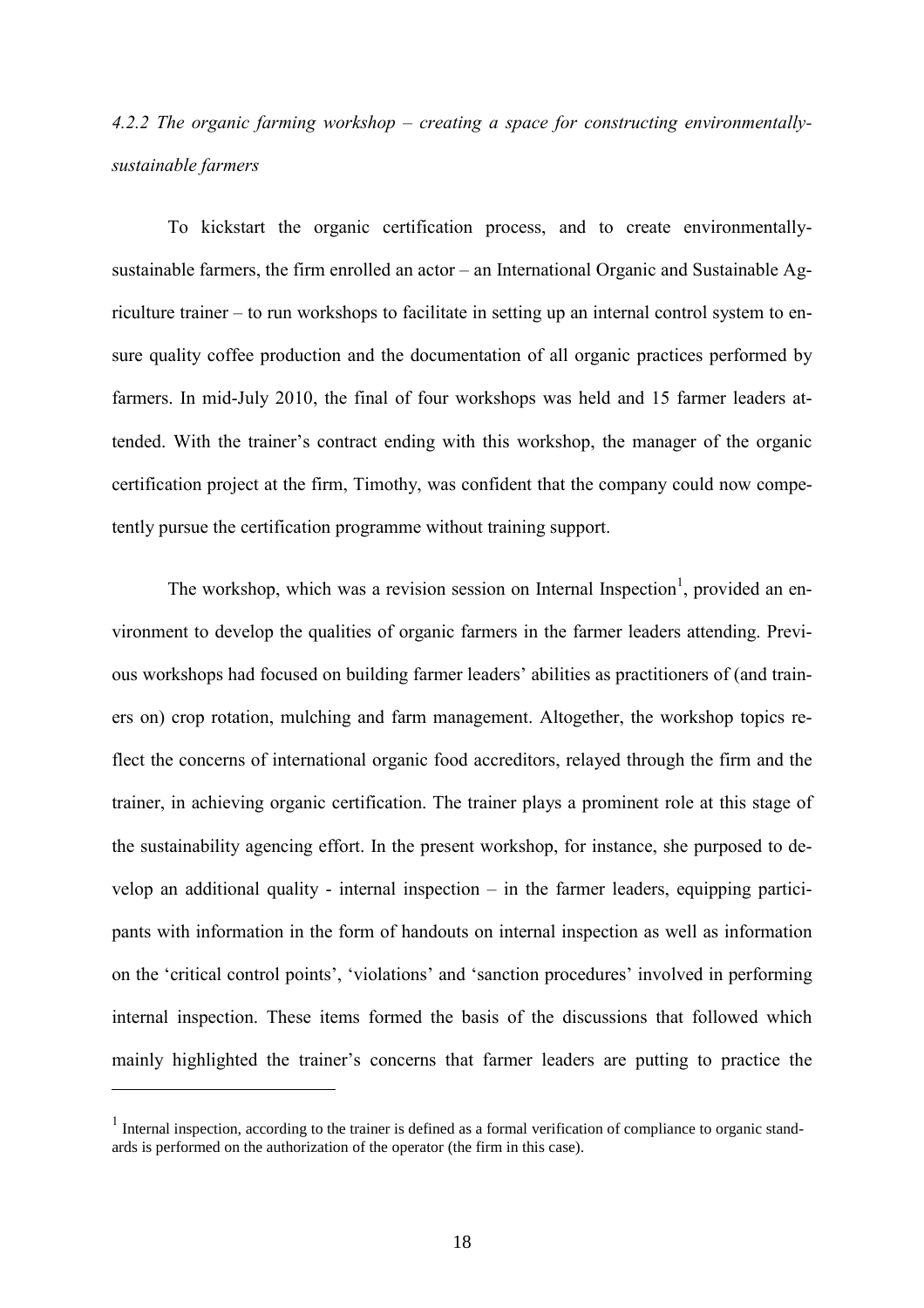knowledge learned during workshops; and that farmer leaders would ultimately contribute to build trust in the firm's organically produced coffee. For instance, farmer leaders were given various violation scenarios to consider and discuss in two groups. For instance, on the issue of "dry grass still standing in the shamba", one group recommended that:

You need to study the situation of the grass in the land – whether sprayed, or not weeded; advise the farmer to slash or weed; if observed that the firm has been sprayed with non-organic, fill a violation form (field note).

From the above, we can see that the trainer's performance shapes and predicates action (Cochoy et al, 2016), contributing to build the agential capacity of farmers to act as 'organic farmers'/ internal inspectors who promote environmentally-sustainable practices.

Besides, the workshop fostered interactions within the agencement, between the firm, trainers and farmer leaders, contributing to emphasize the collective and interactive performance of environmental sustainability. The interaction between farmer leaders was particularly visible, as the workshops format promoted discussion, allowing participants to draw on experience to identify violations and recommend actions for resolving them. Equipped with internal inspection forms, farmer leaders elicit information on the farmers' particulars; assess chemical usage and the risk of contamination on farms; farmers' knowledge of organic concepts and the agronomy practices performed; advise farmers; and cite any violations observed. One sample form observed assessed a farmer as 'good' in organic practices and 'fair' in performing tree maintenance, inter-cropping and crop-rotation and shade tree practices.

However, as Cochoy et al (2016) note, agencing efforts result in differences and asymmetries. For instance, not all farmer leaders competently filled out the inspection forms submitted to Timothy on the day of the workshop. Mukisa, for instance, had successfully

19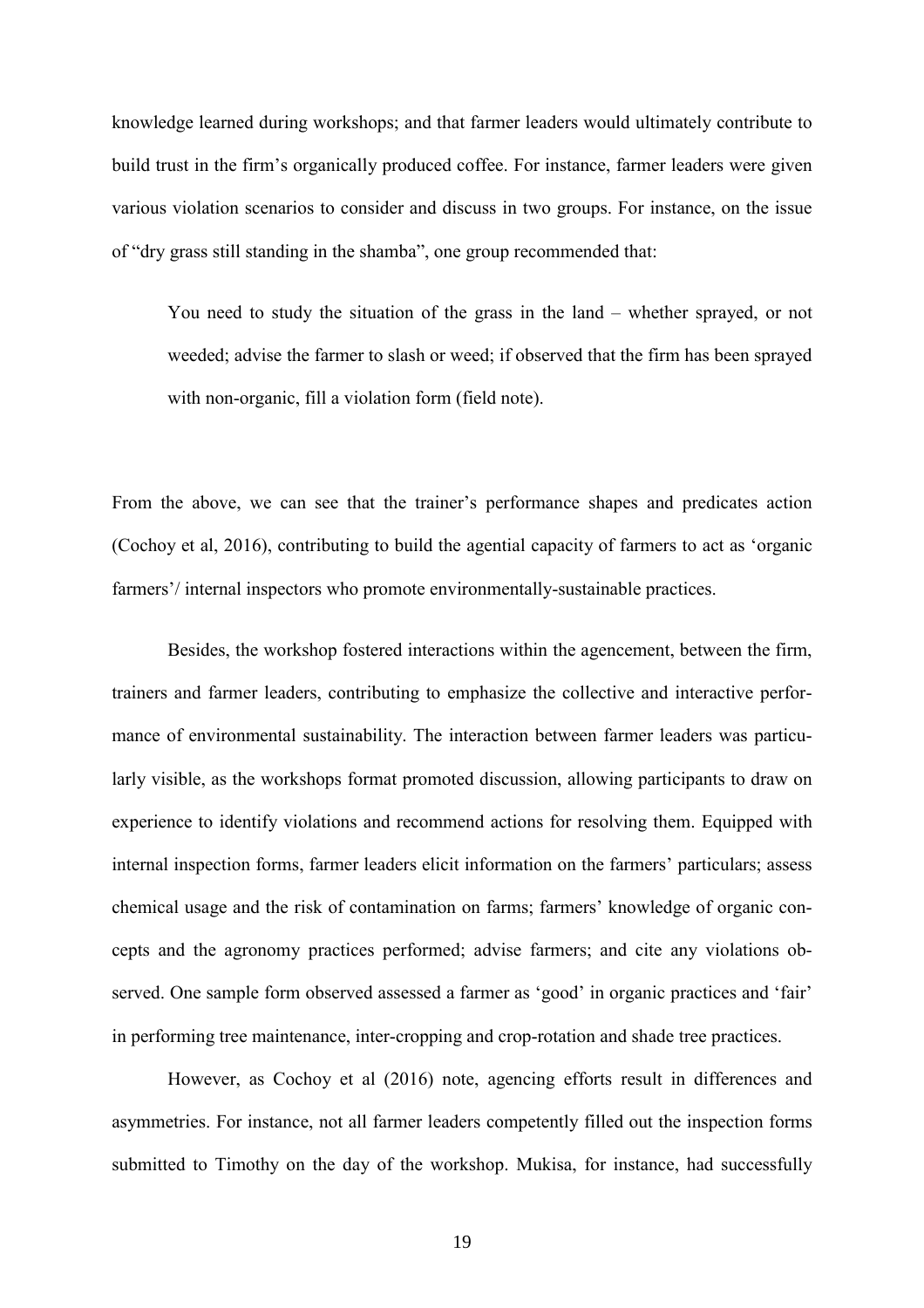completed the forms, while others needed further guidance from Timothy on how to fill out the forms. Some others did not submit the forms at all. After the workshop, Timothy spent a few minutes explaining to farmer leaders how to correctly use the forms. Once completed, the forms are updated on the firm's database. As per Tabu, capturing this information permits the traceability of the organic practices performed by farmers.

As was emphasized during the workshop, the participation of family members and neighbors in organic farming is vital for the success of the programme. For instance, it was implied during workshop discussions that the use of chemicals in neighboring farms will affect the soils and crops of organic farmers. Farmer leaders were also charged to ensure that participants and their family members, including children, were familiar with the organic standards:

While observing Sula at his farm, the farmer told his son to remove plastic bags from the garden. The farmers are aware of the reasons behind the organic practices they practice e.g. why they get rid of plastic bags or don't use chemicals. Whereas their reasoning seems rudimentary, it does carry some weight. For example, Sula told me that they were taught that "plastics spoil soil", as did Tendo, when he mentioned that, "...chemicals affect their health" (field note).

Following the workshop, no formal gathering was called at the C1PO to feed forward the information obtained. Mukisa, however, reported that he had informally updated the C1PO farmers about the workshop. It seems then that, beyond managing the formal documentation on internal inspection, farmer leaders informally disseminate information to their counterparts. Other efforts to disseminate organic farming information noted include those by the firm to create local versions of the international organic standards on farm management, handling and storage which they avail to farmers.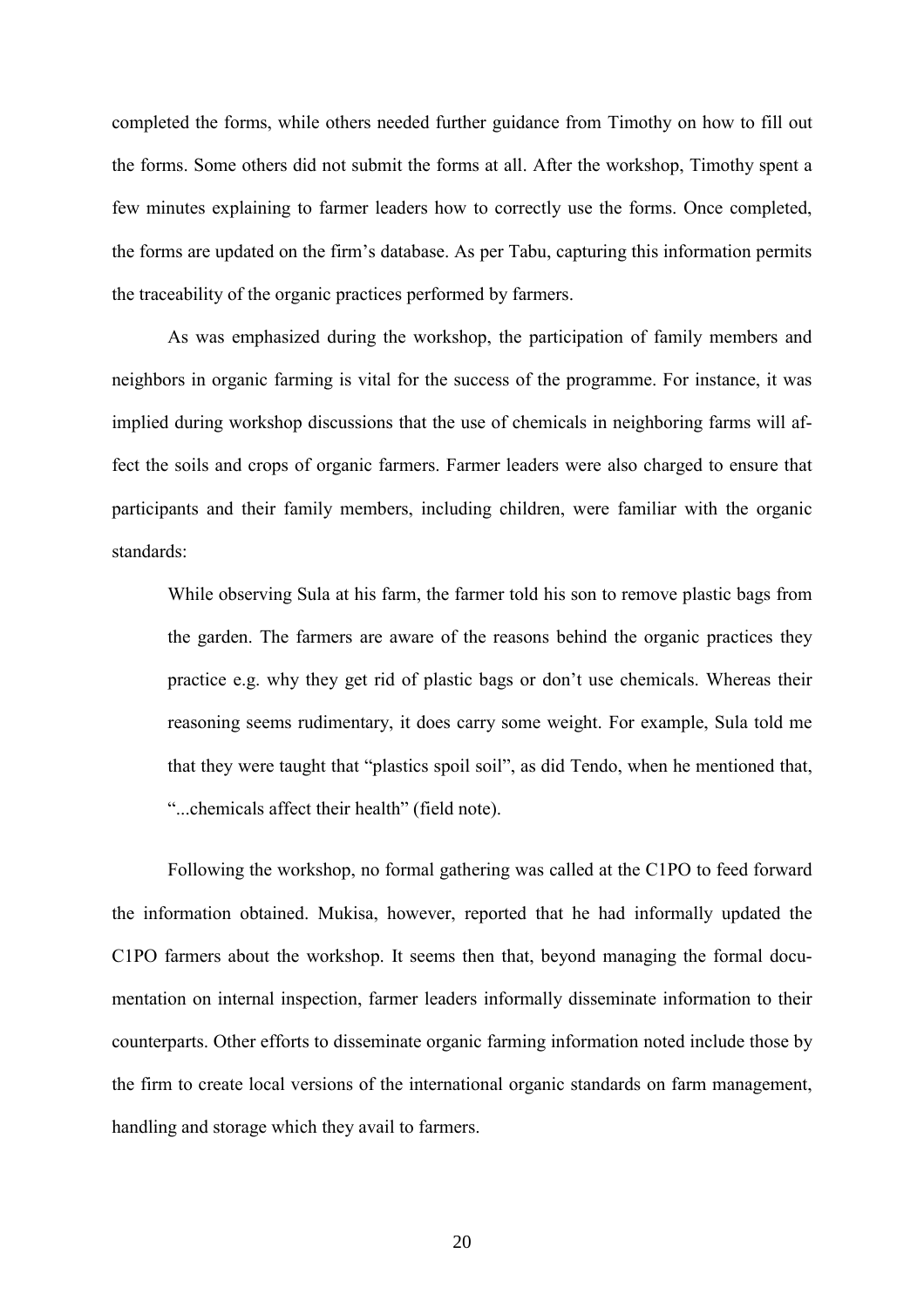We attribute the advancements in the environmentally-led farming practices above to the evolving, interactive, practices centering around POs and SACCOs. The discussion around the organic farming workshop provides a good starting point for us to discuss the agencing efforts set in motion to construct environmentally-sustainable farmers. Beyond this, we go behind the scenes to establish how the previous structures established (i.e. POs and SACCOs), and the evolving social and economic sustainability practices, heralded the coconstruction of sustainability.

# *4.3 Setting the stage to achieve sustainability through POs and SACCOs*

The findings reveal that market actors – the firm, farmers, Producer Organizations (POs) and Savings and Credit Cooperatives (SACCOs) – work alongside each other to achieve social, economic and environmental sustainability. POs and SACCOs are important market actors in our study context. These actors are constituted by groups of farmers (POs) and groups of groups of farmers (SACCOs). Although presented separately, in reality, the social, economic and environmental sustainability practices performed are entangled and sometimes occur extemporaneously, as and when the opportunities arise.

# *4.3.1 Agencing efforts to strengthen farming communities*

As vehicles to achieve social and economic sustainability, the firm firstly introduced Producer Organization consisting of farming communities living in close proximity to each other. The farmers organized themselves into groups of up to 50 members. Altogether, 280 POs were formed in 16 sub-counties. Tabu, a firm official, explained that, from his previous interactions with international aid agencies, 50 was considered an ideal number to group farmers.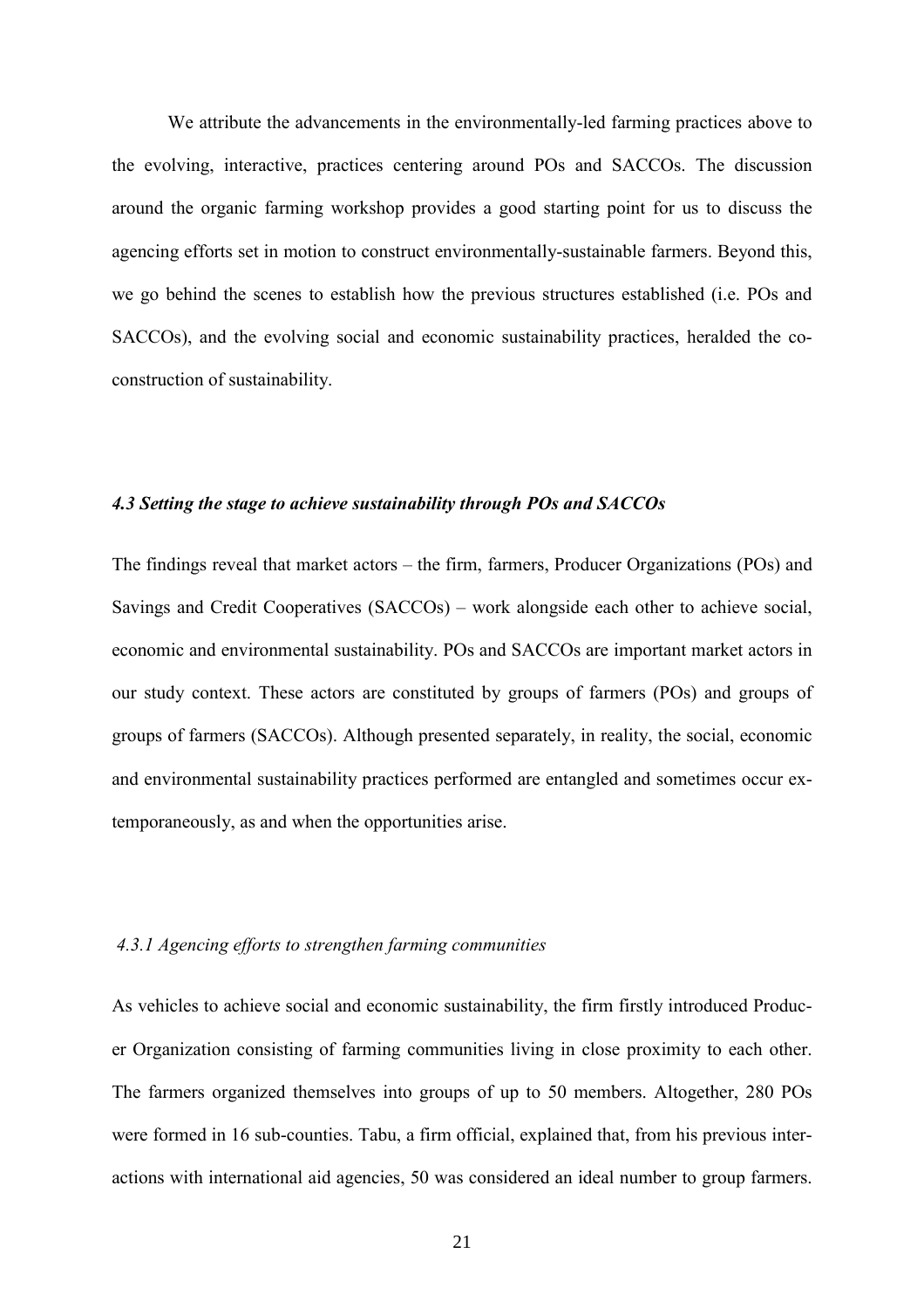These agencies, he remarked, preferred to channel assistance to farmer groups rather than to individual farmers. At this point in time, the firm fronted the sustainability agencing efforts.

POs are centers of activity, creating an interactive space for economically- and socially-sustainable coffee farmers collectively engage in, and promote, overall sustainability practices, and for the firm and farmers to interact. Indeed, the firm's associations with the farmers are enacted at PO-level. Tabu, for instance, considers the PO executive as "contact persons" for the firm, and also boasts that the firm buys coffee from "identifiable farmers" – individuals who can be traced to their respective POs.

The efforts to strengthen the farming communities (i.e. socially-sustainable farmers) began when the firm distributed wet processing equipment, pulpers (one pulper per PO), donated by an international aid agency, to POs. Here, we see that, despite taking the lead in agencing farmers, the firm needed the support of the aid agency in order to accomplish its goals. When the need arose to build central processing stores in 2 locations including Community 1, co-agencing – a joint endeavor between the firm, an aid agency and farmers – became necessary. Consequently, the central processing store, besides housing the PO's wet processing activities, became a meeting point for the C1POfarmers. PO meetings play a significant role in agencing farmers, contributing to sustain farming communities, and creating a space for farmers to discuss issues relating to their main source of livelihood (i.e. growing, processing and selling coffee). Beyond this, the C1POfarmers meet to address other economic and social priorities displayed on a wall in the processing store: "*modernize coffee farms; educate children; save for the problems; business; fight domestic violence; HIV/AIDS"*.

Further efforts to equip farmer leaders with business skills are evident. The firm, in association with aid agencies and consultants, organizes management and accounting training for the farmer leaders. For example, Mukisa, a primary school leaver, does the bookkeeping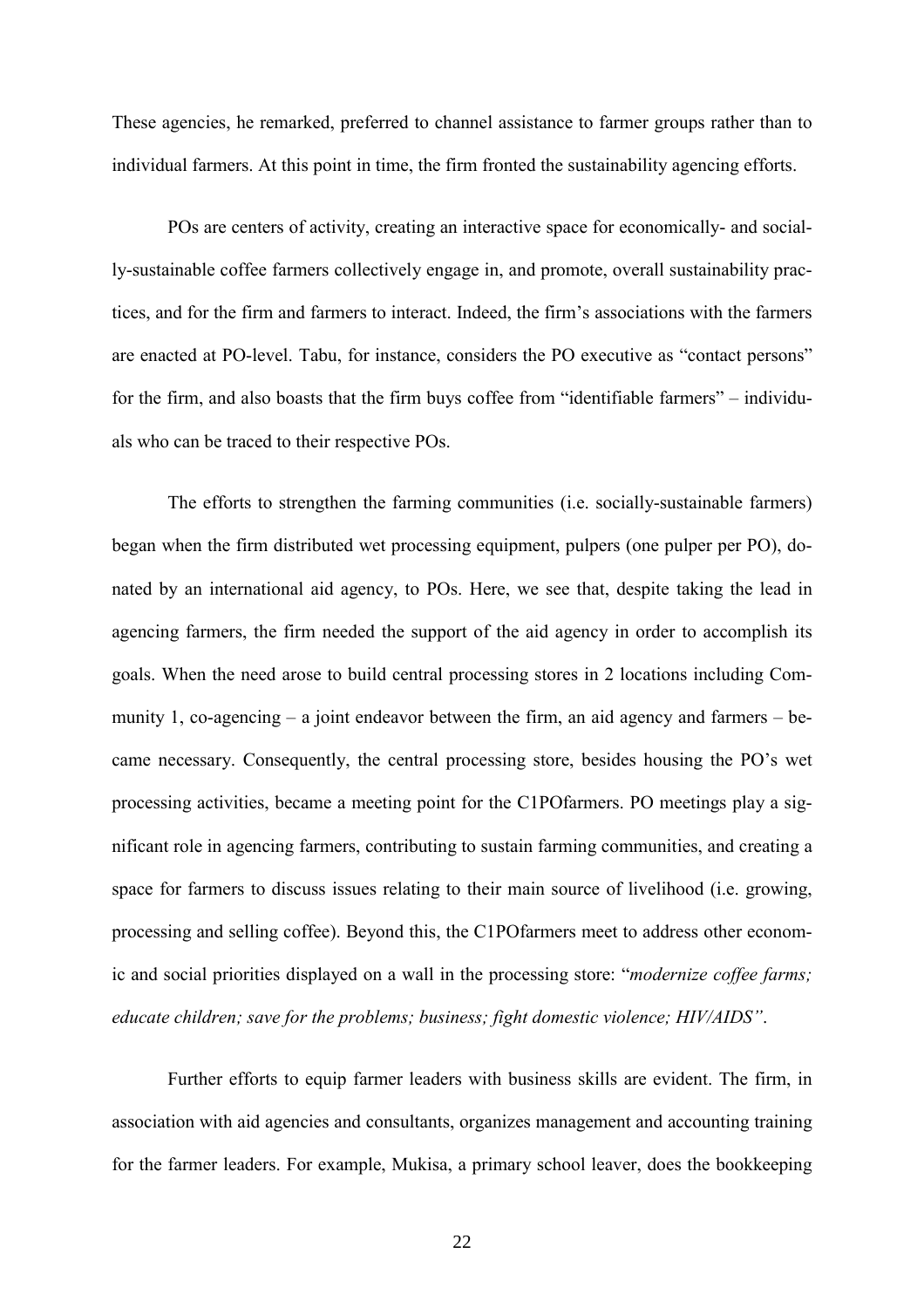for C1POand for SACCO 1. Even from inception, the firm trained farmer leaders on organic farming and wet processing practices. Forming part of the PO executive, trainers transmit the information (and the practices) learned during trainings to the rest of the farming community.

### *4.3.2 SACCOs introduced to promote farmers' savings*

In 2006, at the recommendation of the Ugandan Minister of Finance, the firm initiated the formation of 15 Savings and Credit Cooperatives ( $SACCOs<sup>2</sup>$ ). The SACCOs are established at sub-county level, and all the POs and their respective members are eligible to voluntarily join as members. The introduction of SACCOs restructured the sustainability agencement, creating a space for the construction of socially and economically-sustainable farmers.

In a joint effort with the firm, the farmer leaders actively involved in mobilizing farmers to enroll into SACCOs, which later would contribute in agencing sustainable farmer leaders and farmers. Because of the large number of POs involved, the firm identified the most active farmers at sub-county level, *"prime people on the ground"*, as one firm official remarked, and appointed them as SACCO leaders.

The C1PO forum is used by farmer leaders to promote social and economic sustainability through SACCO savings, perhaps because the majority of the SACCO executive and most members of the SACCO belong to the C1PO. Indeed, like Mukisa observed, only 8 out of the 26 POs in the sub-county were members of SACCO 1. However, SACCO 1 is one of the best performers, as noted by the firm; a fact attributed to the frequent savings meetings

<sup>&</sup>lt;sup>2</sup> SACCOs form the largest registered cooperative societies in Uganda, and are member-driven (Ministry of Trade, Industry and Cooperatives, 2014). There are over 2000 SACCOs in Uganda (Bank of Uganda, 2014), governed under Uganda Cooperative Alliance, whose primary role is to finance rural primary cooperatives and cooperative unions through savings (Kwapong and Korugyendo, 2010b; Borda-Rodriguez and Vicari, 2013).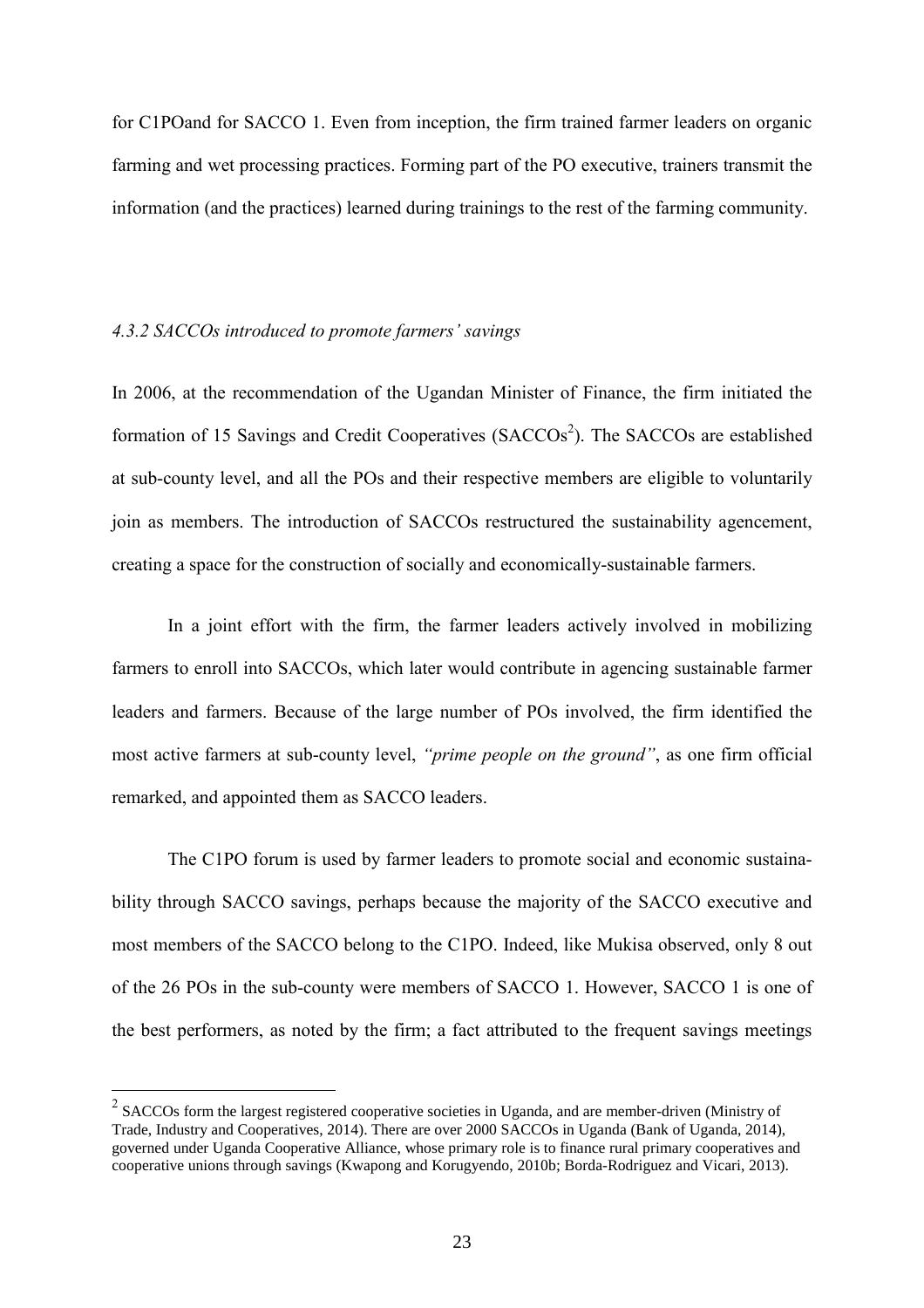held at the C1PO. "The other SACCOs don't hold meetings. Without meetings, it becomes difficult to bring people together. It is money that brings people together… 'no savings, no meetings'", Mukisa remarked. The success of the C1POand SACCO 1 evidences the agencing efforts of farmer groups in achieving social and economic sustainability.

# *4.3.3 Creating calculative 'sustainable farmers'*

# *Establishing a price-savings model*

As SACCOs began to take off, the firm took a proactive role to employ a price-savings model to promote farmer savings. Through the model, the firm recommends farmers to save at least UGX 100 per kilo of parchment sold<sup>3</sup> in their respective SACCOs. At the field office entrance is a whiteboard showing the saving contribution (indicated as 'profits share' in Figure 2 below) recommended, which serves as a reminder the farmers to save in SACCOs. The figures shown on the display reflect the season's price of coffee UGX 5,000 and the recommended (voluntary) UGX 100 saving. The model and the display are enrolled into the sustainability agencement as market devices (after Muniesa et al, 2007) designed to shape the saving-related practices of farmers.



 $\overline{a}$ 

<sup>&</sup>lt;sup>3</sup> This was 2 percent of the August 2010 price of parchment.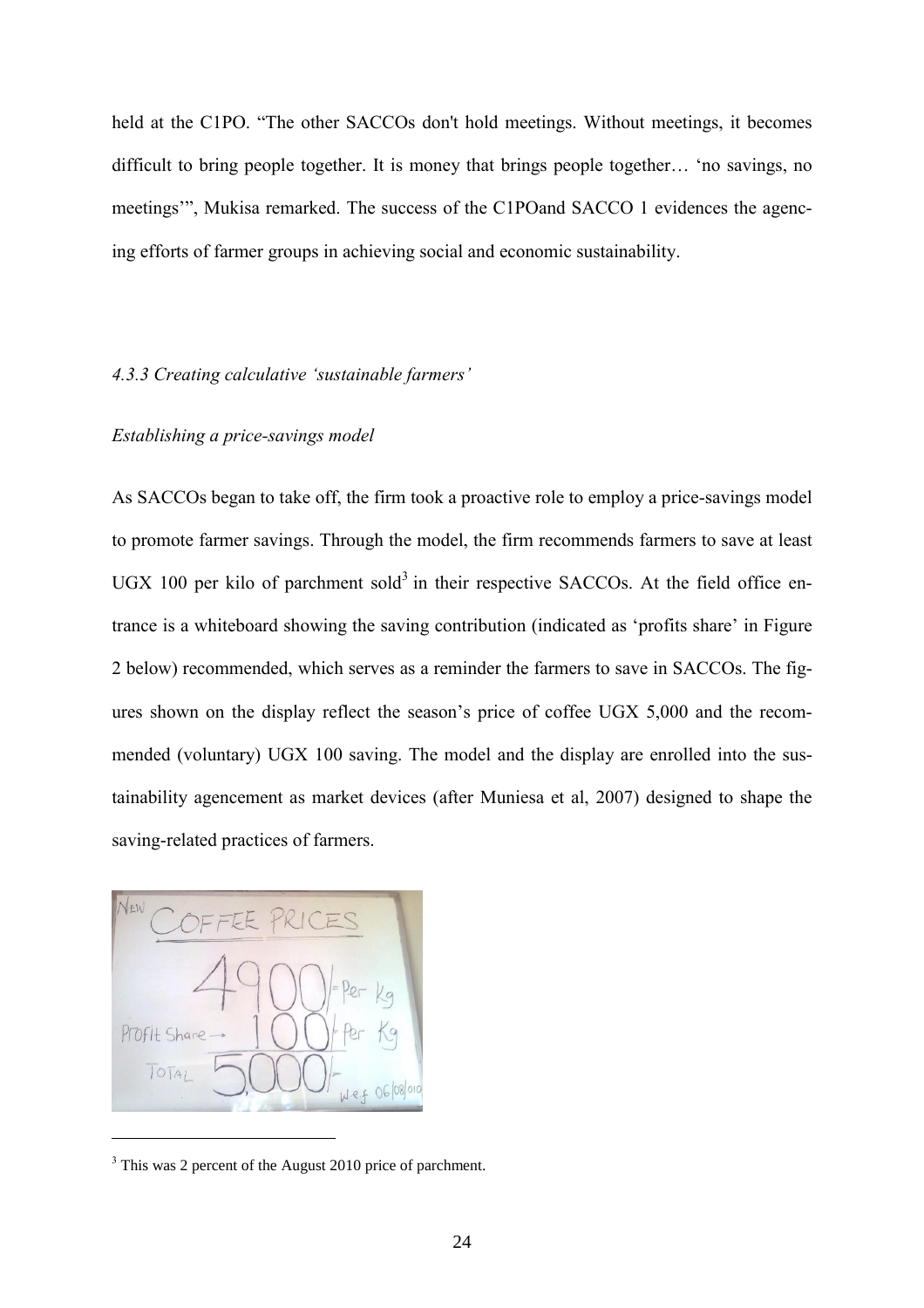Figure 2: The price display at the field office

With the market devices at hand, the farmer leaders and farmers are equipped with tools to trigger agencing practices. However, farmer responses to the firm's price-savings model vary, as they either modify or fail to adopt the model as we shall now demonstrate. The C1POfarmers modify the firm's price-savings model to suit their circumstances. To illustrate one scenario, instead of saving the recommended UGX 100 (per kilo sold), the C1POfarmers save UGX 200/ kilo, allocating 50% of this amount to individual members' SACCO accounts and the rest as the individual's contribution to C1PO'ssavings. In the second scenario, the modified model allows farmers to save on three fronts – in the SACCOs (as the firm recommends), individually, and at the C1PO-level. Using the SACCO funds, Mukisa, who is also the C1PO's accountant, buys coffee from individual farmers on behalf of the group and deducts UGX 200/ kilo from their total payment when they deliver coffee to his house<sup>4</sup>. He then deposits the money into the SACCO accounts of the farmer and the PO.

Still taking the lead in the agencing process, the C1PO farmers use the firm's price to set the C1PO's buying price. Essentially, the C1PO offers a price to farmers, which in principle is UGX 200 less than the firm's prevailing price. The firm only buys coffee during the harvest season, offering an all-season, stable price. The C1PO's price, which is set during the firm's buying season, therefore, prevails throughout the harvest and subsequent off-season, and then the cycle starts again. Table 1 summarizes the farmers' buying price and savings schedule.

 $\overline{a}$ 

<sup>&</sup>lt;sup>4</sup> Mukisa stores the coffee in his house until the firm's buying season starts, and then transports it to the field office for sale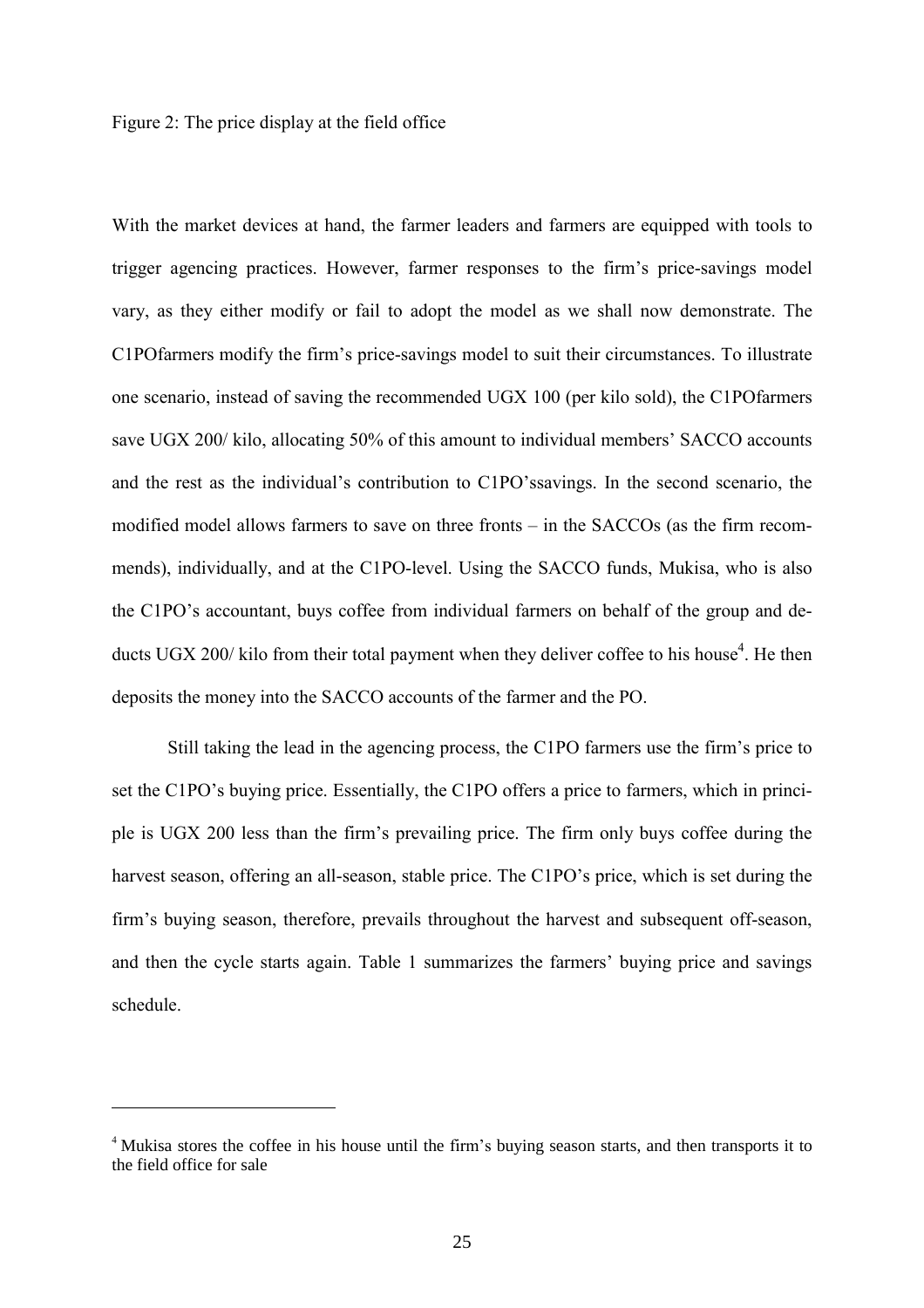| <b>Item</b>                          | (UGX) |
|--------------------------------------|-------|
| The firm's price/kilo                | 5,000 |
| SACCO price/kilo                     | 4,800 |
| Total deduction                      | 200   |
| Contribution toward PO profits (50%) | 100   |
| Farmer savings in SACCO (50%)        | ന     |

Table 1: The farmers' buying price and savings schedule

Consequently, the farmers' calculative abilities are enhanced, and they are able to create a calculative frame as we demonstrate below, whose components derive from the firm's pricesavings model (like we have shown) and from the firm's calendar of operations.

## *Farmers creating overlapping calculative frames*

With highly volatile world coffee prices, the price of parchment – both the firm's and C1PO's– changes every season. For the farmers, the variation in price creates overlapping calculative frames during the harvest and off-seasons destabilizing existing market arrangements. Because farmers lack the vital information on the firm's subsequent season prices, they risk making erroneous judgements when deciding whether or not to sell coffee to the firm and/ or to local traders. This decision is important to the farmers who, when faced with school fees needs, particularly during the off-season, sometimes resort to producing and selling unwashed coffee instead of parchment. For example, some farmers end up selling organically-farmed coffee at low prices (i.e. as unwashed coffee), in which case, they achieve envi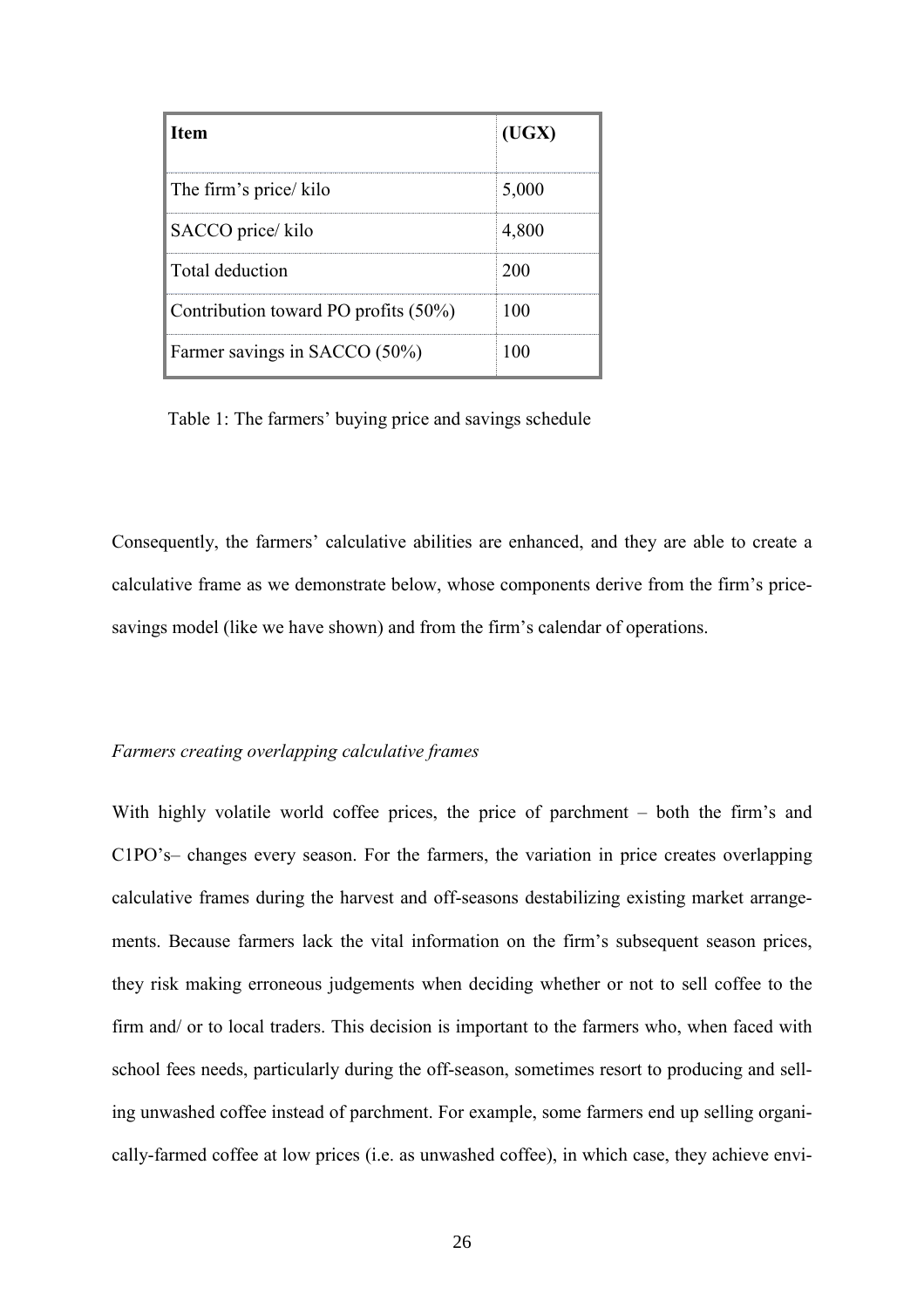ronmental sustainability at the expense of economic sustainability. Social sustainability goals are not achieved either, as the practice of producing unwashed coffee is condoned by farmer leaders. The farmers will therefore rely on prices set even five months previously to compare the prices of parchment and unwashed coffee. When comparing coffee prices, one farmer, Chwezi, evokes a separate calculative frame operating during the off-season in which the SACCO's (not the firm's) and traders' prices are compared.

Despite the price uncertainty, the C1PO farmers are still able to make economic gains by operating separate calculative frames, and recover any losses made due to the incongruous SACCO prices set. When the buying season commenced in August 2010, the firm offered a much higher price than was normally expected (i.e. UGX 5,000), allowing SACCO 1 to realize profits (see Table 2) when farmers sold the stock accumulated during the off-season.

|                                                                                           | Fly crop season/ off- Main season<br>season<br>(Mar-July 2010) | $(Aug-Dec 2010)$ |
|-------------------------------------------------------------------------------------------|----------------------------------------------------------------|------------------|
| The firm's price $(UGX)$                                                                  | 3,700                                                          | 5,000            |
| SACCO price (UGX)                                                                         | 3,500                                                          | 4,800            |
| Savings deduction (A)                                                                     | <b>UGX 200</b>                                                 |                  |
| Profits made: The firm's price $5,000 - 3,500 = 1,500$<br>less off-season SACCO price (B) |                                                                |                  |
| Difference in profits $B - A$                                                             | $1,500 - 200 = 1,300$                                          |                  |
| Percentage increase in profits:                                                           | $UGX$ 1,300 x 100 = 550%<br><b>UGX 200</b>                     |                  |

Table 2: A computation of the SACCO's profits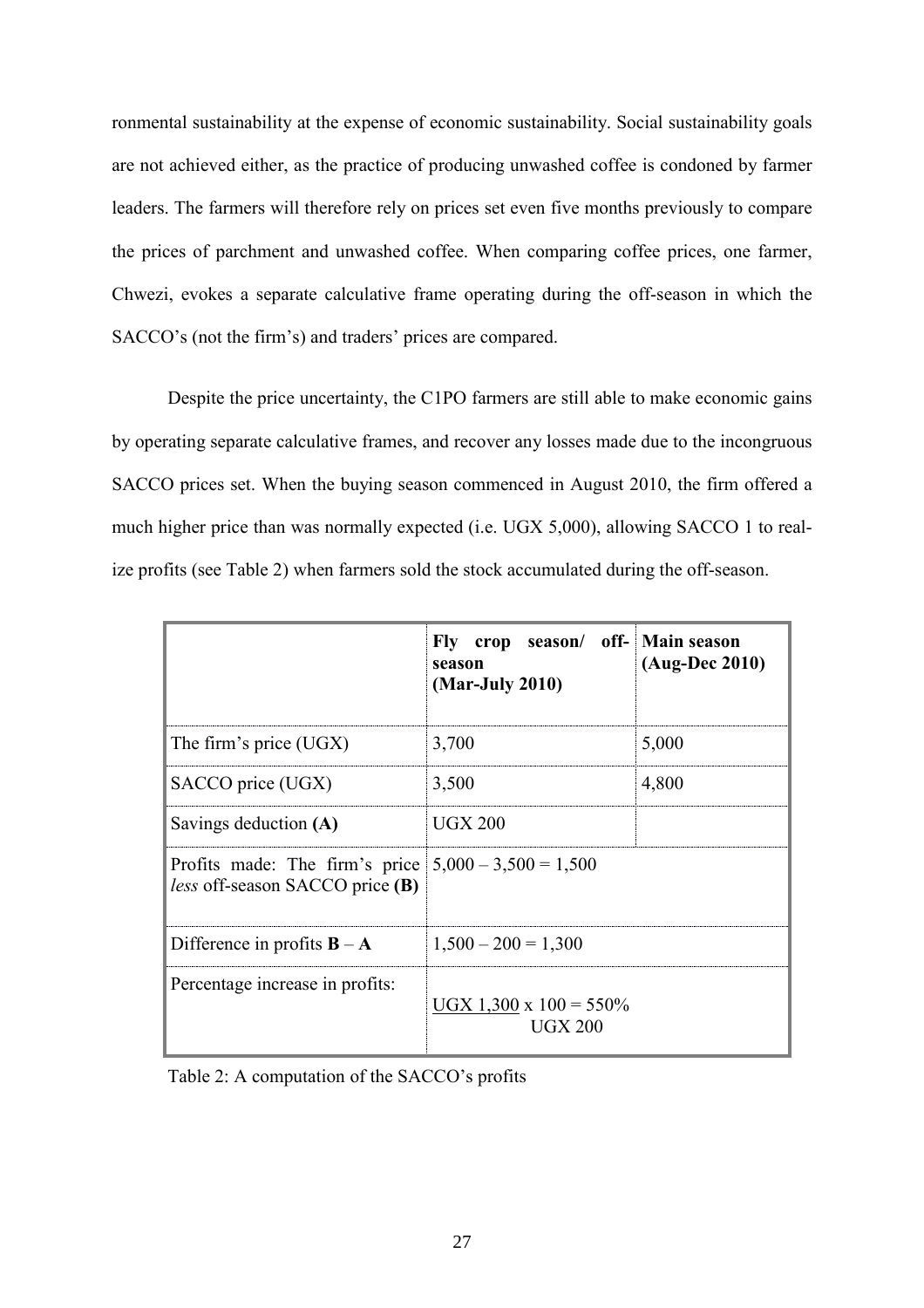### *4.3.4 Variable outcomes of agencing processes*

### *Farmers' responses to the price-savings model*

 $\overline{a}$ 

The efforts to achieve an agenced sustainable farmer to a great extent are contextual, and depend on the farmers themselves i.e. their efforts to adopt or adapt the model. For example, the C1PO farmers actively save, although the PO cannot always afford to buy coffee from its farmers as the loans are usually in excess of the savings. According to Mukisa, by July 2010, the PO had accumulated UGX 8 million in savings and planned to spend 25% of the funds on buying coffee from farmers and the rest on loans<sup>5</sup>.

Moreover, the agencing process is not without complexity. Whereas the C1PO farmers embraced and modified the model, the majority of the firm's farmers did not. To take one example, Mosi (a farmer leader belonging to SACCO 2), whose SACCO failed to implement the model. Ssali, a second farmer leader in this SACCO decried the distrust between members of the SACCO leadership team, and reflects on the pessimistic future of SACCO 2: "I think [the problems faced in the executive] will probably go on until the SACCO collapses". In this case, we find that the SACCO 2 farmers are not (yet) agenced to save despite the introduction of market devices, and that the agencing efforts in SACCO 2 need to be strengthened if farmers are to collectively save.

In an attempt to strengthen SACCO 2's agencing efforts, the SACCO executive met and resolved to request Tabu to act on the SACCO's behalf and mandatorily deduct the saving contribution from its members during transactions. When Mosi met with Tabu at the field office, Tabu declined to intervene, saying that it was illegal to compel farmers to save, as sav-

<sup>&</sup>lt;sup>5</sup> The exchange rate from UGX to the British Pound  $(E)$  at the time of data collection (August 2010) was UGX  $1,000 = £0.28.$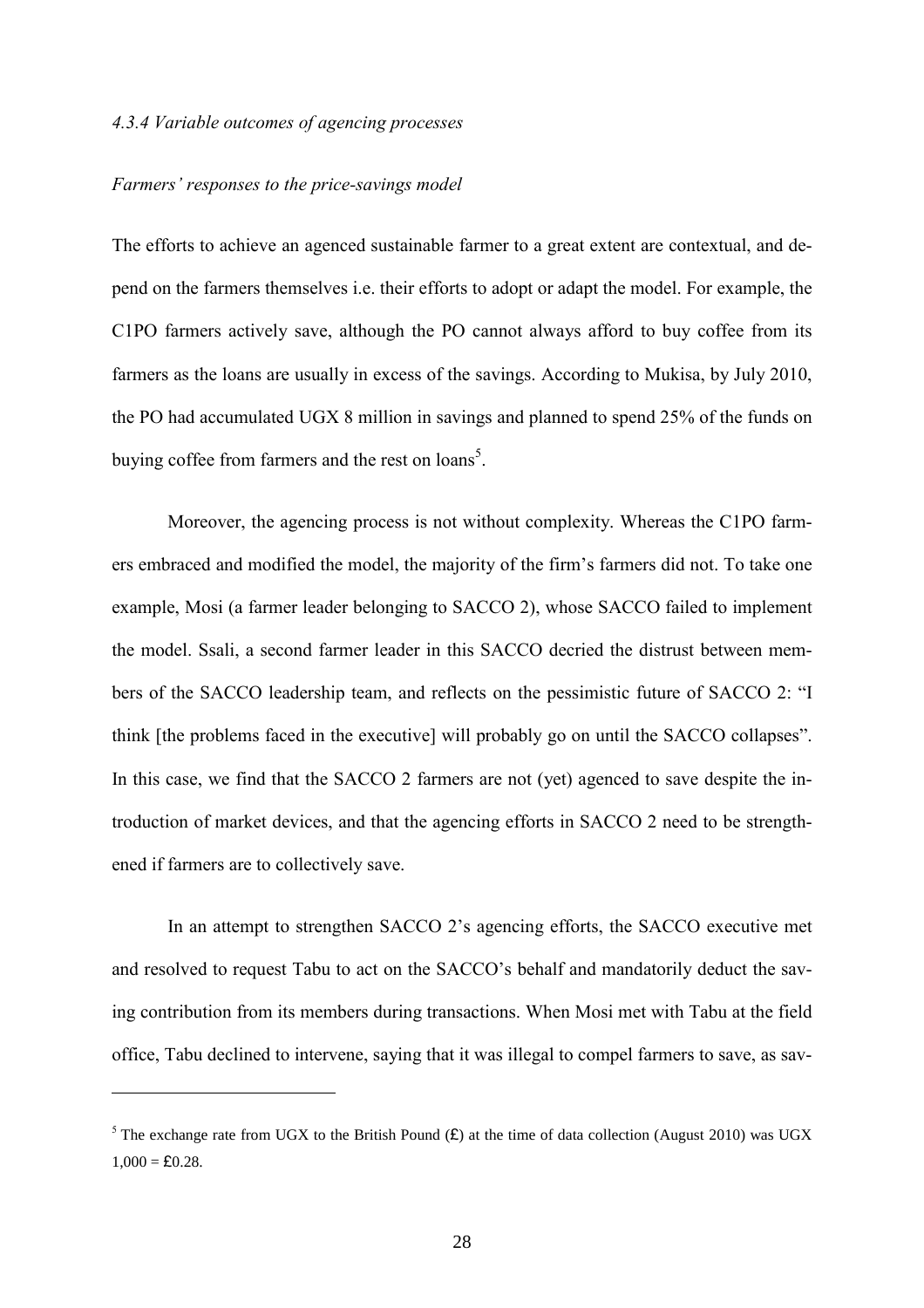ing is a voluntary action. However, the SACCO 2 farmers are engaging with the model in a different way as we discuss in the next section.

### *Farmers' responses to saving in kind*

Further efforts to boost the saving capacity of farmers are evidenced when Tabu proposed an alternative of saving in kind; a feasible option for farmers who are frequently short of cash. Tabu describes this option as the "best approach to saving", even better than the firm's proposed savings model:

"Tell the farmers to bring 1 kilo of coffee to the SACCO. The SACCO should bulk the coffee 'savings' and then bring to the company for sale. The savings are then banked in the SACCO account. At the end of the year, you will read to the farmers … 'here are your savings'. "It is psychologically easier for farmers to deal with coffee than with money...Farmers don't only have to save UGX 100, but can save more for example two, five or more kilos", he said (Field note).

The C1PO already practices this approach (an example of farmers' agential capacity enabled through the firm's agencing efforts). For example, during one savings meeting, a farmer, Lumu, contributed 2 kilos of parchment in savings, and the parchment's money equivalent was credited to his PO account. The PO would later translate the parchment into cash when the coffee is sold to the firm.

Thus, we see a second actor (i.e. parchment coffee) participating alongside the firm's savings model in shaping farmers' saving practices. Underlying this new role of parchment as a currency is the assumption that POs will receive the savings in kind and then will sell the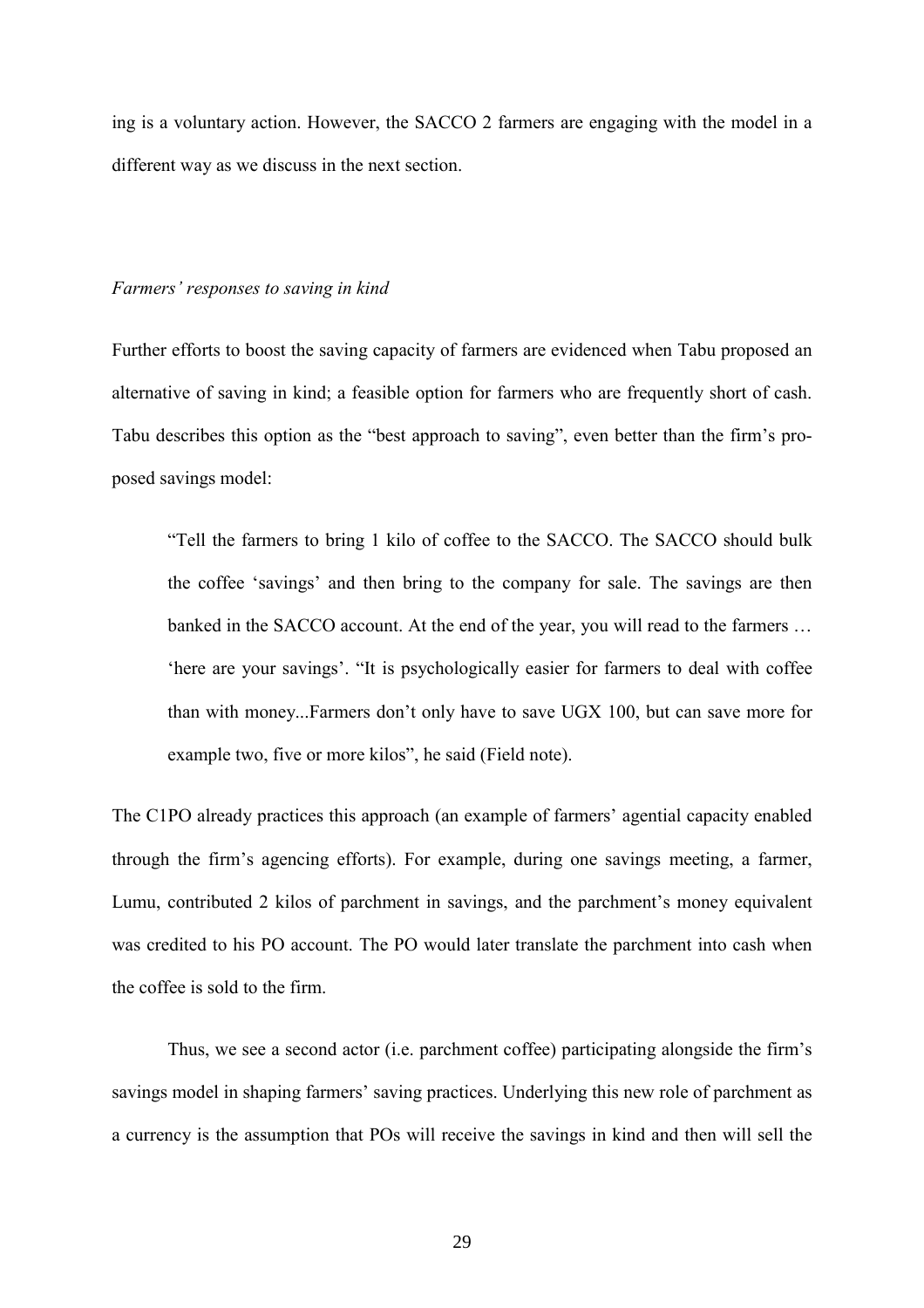parchment to the firm. The cash equivalent of the savings will then be credited into the farmers' PO account.

The C1PO farmers also repay their SACCO loans in kind as illustrated in the field note below:

"During off-season when we don't have money, we get loans from the SACCO so that we can take our children back to school…during harvest we take coffee to the village bank to repay the loan. The PO, in turn, sells the coffee and gets money" (Kato).

From their perspective, the firm hopes that all the Saving and Credit Cooperatives (SACCOs) it oversees will embrace parchment as a currency so that farmers will not have to seek alternative income from traders through mortgages and/ or sell coffee to them. This practice helps to retain farmers as suppliers (of sustainable coffee) to the firm, owing to their obligations to repay loans in kind. As a currency, therefore, parchment builds the agential capacity of farmers, enabling them to become economically and socially sustainable through collective group savings and coffee trade.

## **5. Discussion**

In contrast to previous studies which rely on a North versus South discourse and remain silent on actors' capacities to act (see Raynolds et al., 2007; Loconto, 2010, 2014; Melo and Hollander, 2013; Doherty and Huybrechts, 2013), the empirical analysis above presents a snapshot view of how sustainability is achieved through an interplay between Southern actors (an indigenous firm and coffee farmers) and sustainability initiatives (POs and SACCOs). It illustrates the entangled nature of sustainability practices, which unfold when actors respond to opportunities as they arise (e.g. the advice to establish SACCOs, the initiative to obtain or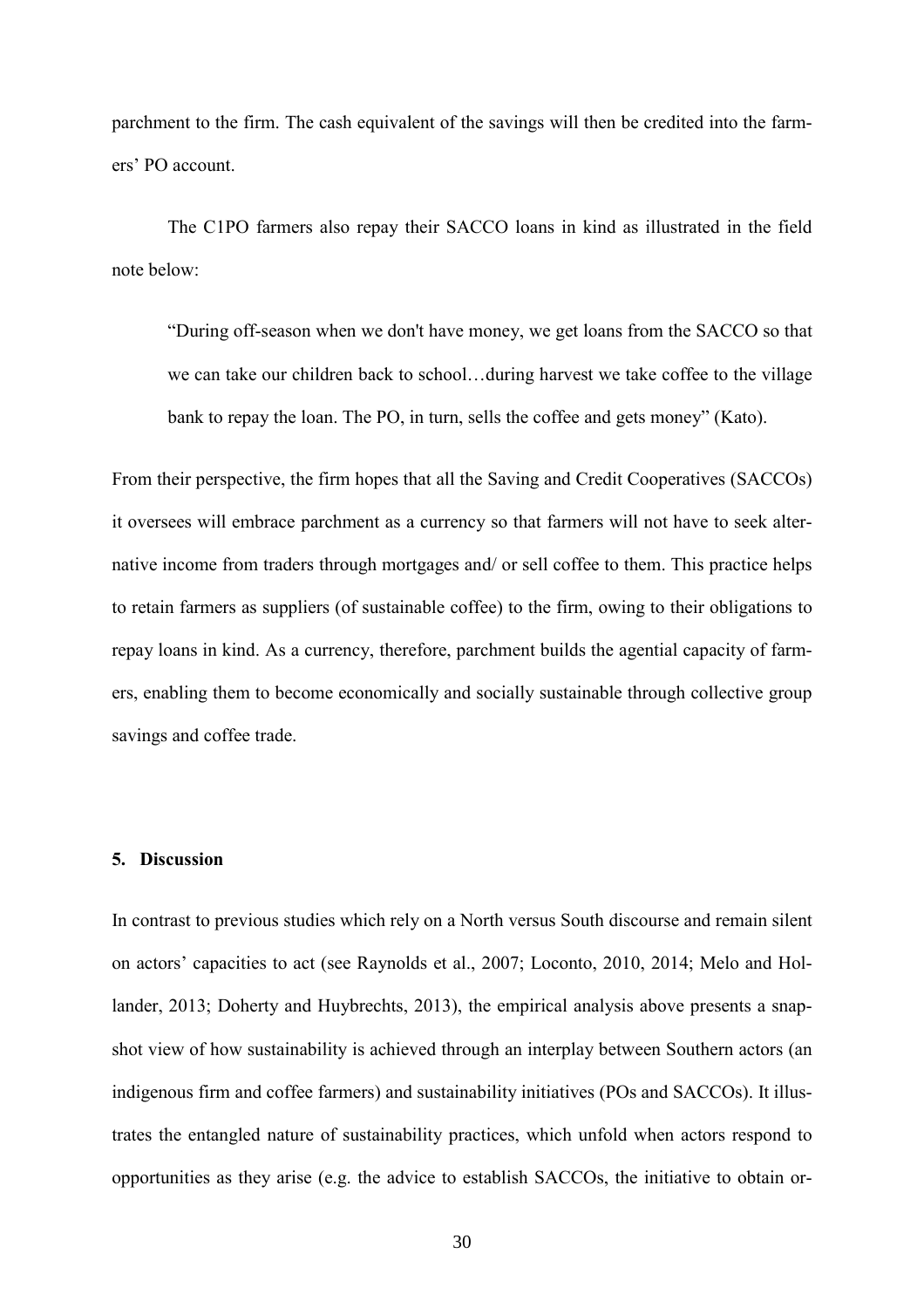ganic certification). These social, economic and/or environmental practices are often portrayed as discrete (Kirwan, Maye and Brunori, 2017; Luke, 2005).

We demonstrate how within a sustainability agencement, agencing processes (geared towards achieving social, economic and environmental sustainability) are set in motion (cf. Cochoy et al, 2016). In so doing, the agencement provides a space for market devices to evolve and intermingle with the firm, farmer leaders and farmers to build the agential capacity of sustainable farming communities, promote savings, and develop organic certification practices (see also Melo and Hollander, 2013; Loconto, 2014). The market devices investigated take various shapes including a formula materialized onto a whiteboard (i.e. the pricesavings model), a mode of savings (i.e. savings in kind), and internal inspection forms. The market devices intervene to build the agential capacity of farmers and to shape (sustainability) and articulate action i.e. they act and make others act (Muniesa et al, 2007). For example, equipped with the price-savings formula, the C1PO farmers gain the capacity to calculate i.e. to involve in both computations (e.g. by determining C1PO prices and savings) and qualitative judgements (e.g. by rationalizing that more savings will benefit both individuals and POs), to calculate (cf. Cochoy, 2008). Some market devices (such as the internal inspection forms), however, take the form of representational market practices (Kjellberg and Helgesson, 2006), which capture vital information on the organic practices performed by farmers and any violations observed, and trigger remedial action directed at both the farmer leaders and the farmers. These market devices build the agential capacity of farmers to perform environmentally-sustainable practices.

Ultimately, this study evidences the mutual adjustment between human actors and market devices in co-constructing sustainability, illustrating the continuously emergent nature of agencements, a dimension not yet problematized in rural studies (see for example, Le Vel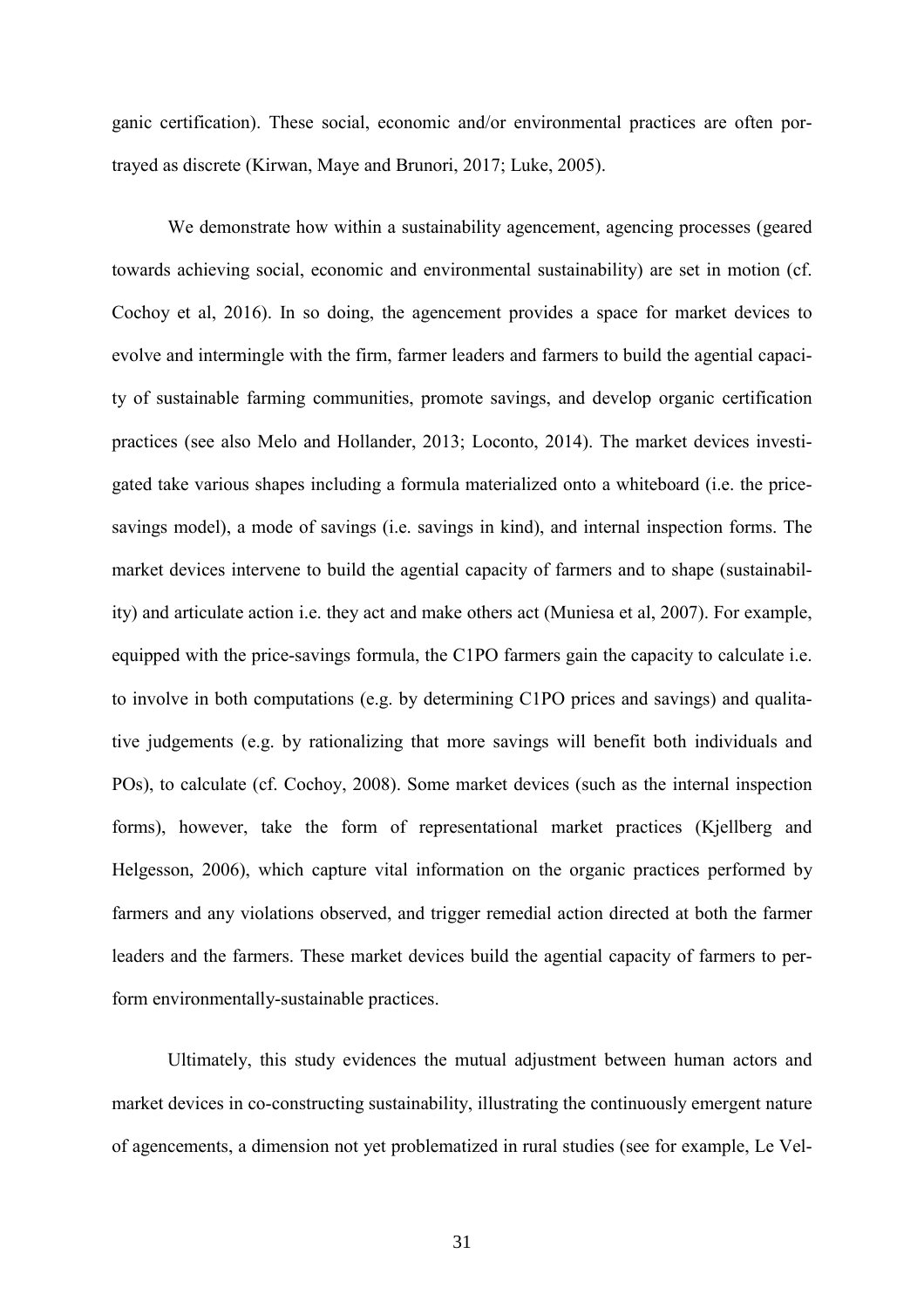ly and Dufeu, 2016). The continuous agencing and (re)shaping of a sustainability agencement reveals entangled social, economic and environmental sustainability dimensions. Depending on when the opportunities arise, some dimensions become more prominent than others. For example, although environmental sustainability goals are upheld all year round, during the off-season, some farmers compromise the social and economic sustainability goals due to school fees demands.

The findings further reveal that variable agencing outcomes are accomplished in the market (Hagberg, 2016), revealing differences and asymmetries in actors' agencies (Cochoy et al, 2016). A case in point is the mutual adjustments between farmers and sustainability mechanisms: SACCO 1 farmers, by adopting the price-savings model, become more agenced as sustainable farmers' vis-à-vis their SACCO 2 counterparts.

Additionally, this study sheds light on the reasons behind farmers not actively engaging with sustainability programs. Precisely, we find that non-participation in sustainability programs can result from farmer-level disagreements, and do not in this case arise from farmer-sustainability organization disagreements as Konefal and Hatanaka (2011) demonstrate.

Recent rural research has discussed sustainability standards as outcomes of "ongoing network construction", and have typified farmers as underprivileged actors whose contribution to the development of standards remains marginal (Konefal and Hatanaka, 2011: 126). However, the interactivity demonstrated between farmers and their leaders, Saving and Credit Cooperatives (SACCOs), Producer Organisations (POs) and firm officials presents an optimistic picture, validating the significant role of farmers in co-constructing sustainability. Moreover, all actors constituting the agencement (including the farmers themselves), collectively participate in agencing farmers, building their capacity to save and to earn a sustainable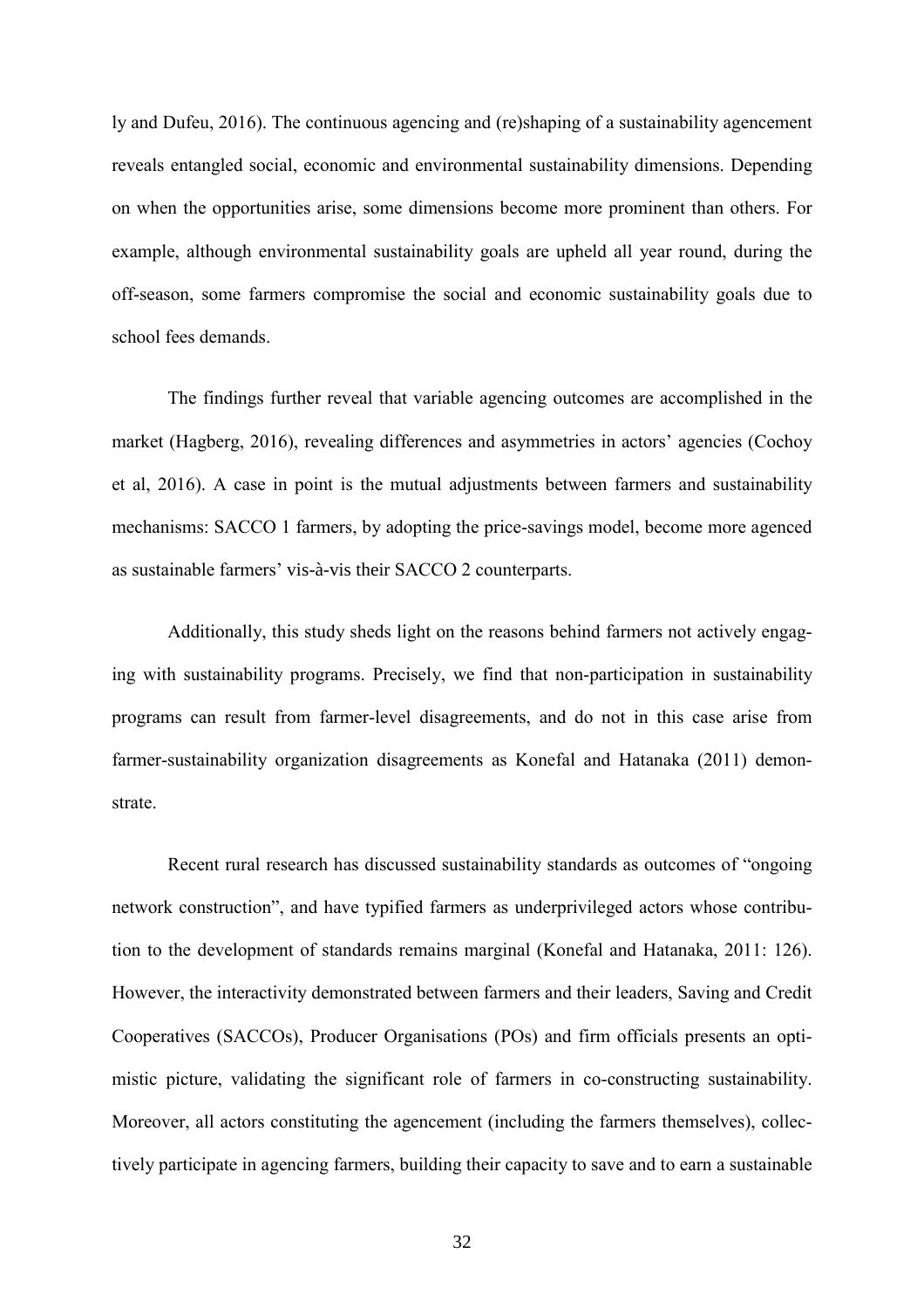income (and sometimes profit from the coffee trade). Also, important to note here is the agencing role of farmers (not completely marginalized as previously considered) alongside market devices in shaping sustainability actions. In other words, the agencing efforts come from all directions of the agencement; being directed towards farmers, and from farmers towards the agencement. Consequently, the farmers who embrace the sustainability initiatives become agenced to the extent that they can autonomously grant loans from savings made and can save at individual, C1PO and SACCO levels. Moreover, with parchment as a currency, the farmers' saving contributions and loan repayments remain uninterrupted.

Interestingly as well, the market actors investigated sometimes assumed prominent, proactive, roles in performing agencing action, and then at times appeared silent as another actor took on this role. The roles to initiate/drive the agencing action, we found, were processually passed on from actor to actor as opportunities arose, and were shared (through coagencing) in some instances. This attests to the asymmetries of agencing power unfolding in this study.

In this agenced role, C1PO farmers are able to construct dynamic calculative spaces (cf. Araujo, 2007) as a result of the mechanisms introduced (the price-savings model, to be precise). In particular, one entity in this calculative space – the volatile seasonal prices of coffee – destabilizes farmers' calculations (of the C1PO's price and savings) every season and off-season. Hence, the relations between entities in the calculative space (Callon and Muniesa, 2005), yield different outcomes in every season/off-season. Moreover, the enactment of parchment as a currency constructs a robust savings model, which ensures continuous economic activity, even without cash. These actions of farmers also uncover their calculative capacities as they are able to "patch things together" (Wilson, 2010: 85), that is to go against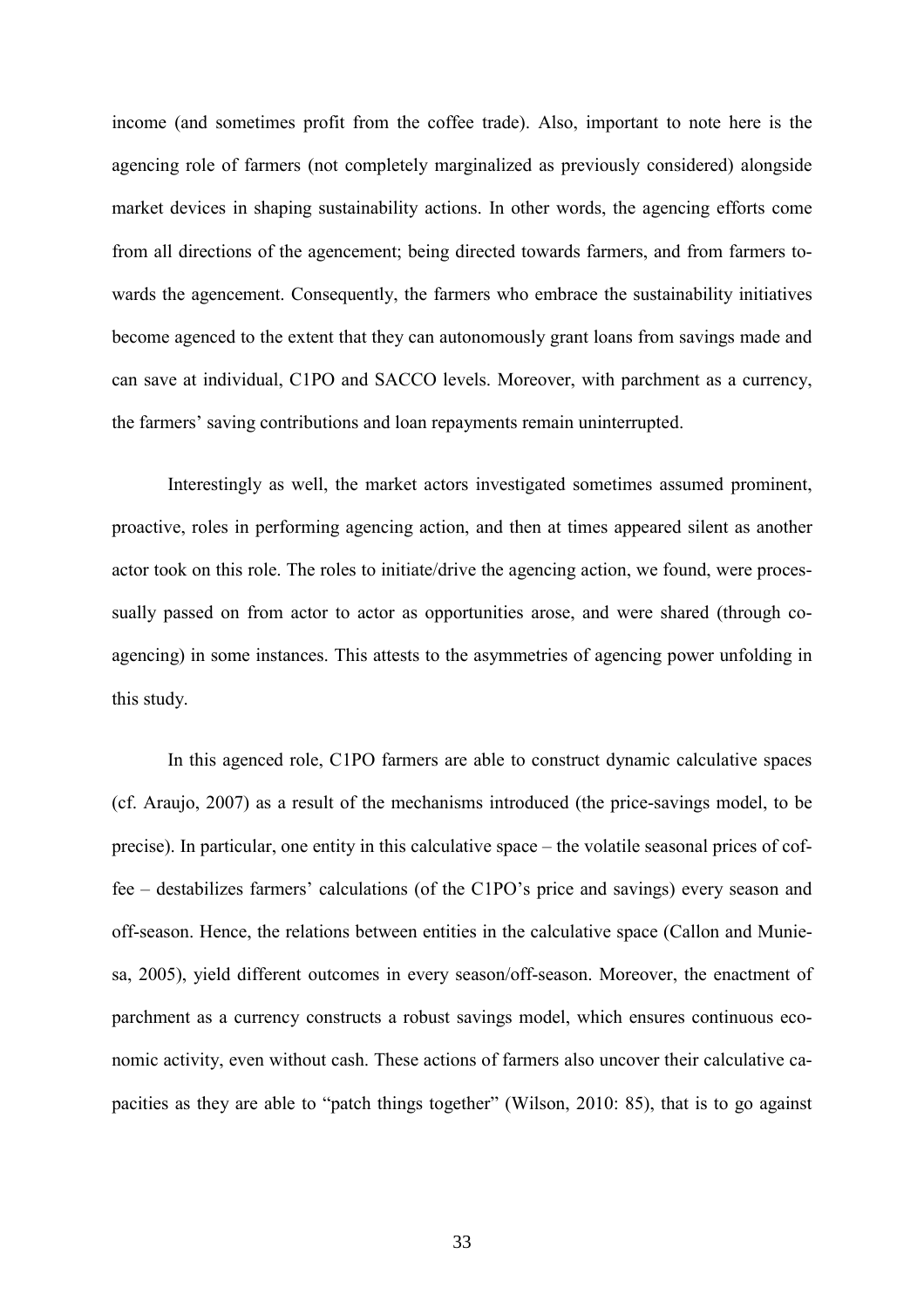the odds to enact transactions during the off-season, and to save without any monetary currency.

## **6. Conclusion**

This article examines the role of smallholder farmers in constructing a performative definition of sustainability, emerging in a balanced version between economic, social and environmental and local dimensions that are specific to the context investigated. In response to calls for more visibility surrounding the everyday practices of smallholder farmers (see Carrier, 2010; West, 2010), we illuminate the practicalities surrounding the balancing role of sustainability which has also received limited attention (Loconto, 2010, 2014; Melo and Hollander, 2013) by drawing attention to what sustainability means and for whom, and further, how it is organized and performed, (Warner, 2007; Loconto and Simbua, 2012; Doherty and Huybrechts, 2013). More specifically, this article responds to recent calls to develop the agency of farmers, including those participating in sustainability programs, so that they can take control of their lives and make markets work for them (Wilson, 2010; Vorley et al, 2012). We demonstrate that the ongoing process of the achievement, or otherwise, of sustainable development goals is highly fragile. In our case, local traders, continually wait in the wings in attempts to draw farmers back to less sustainable farming practices with offers of year-round mortgages on their unwashed coffee. This is why the agencing question that we address in this paper – on how sustainable coffee farmers are constituted in concrete situations, and what role these farmers play in co-constructing sustainability  $-$  is important. By illustrating the market devices introduced by, in this instance, indigenous firms, we trace how agencing processes are set in motion, which equip farmers to develop sets of practices that will ultimately support their version of sustainability, specifically here, to save and to calculate.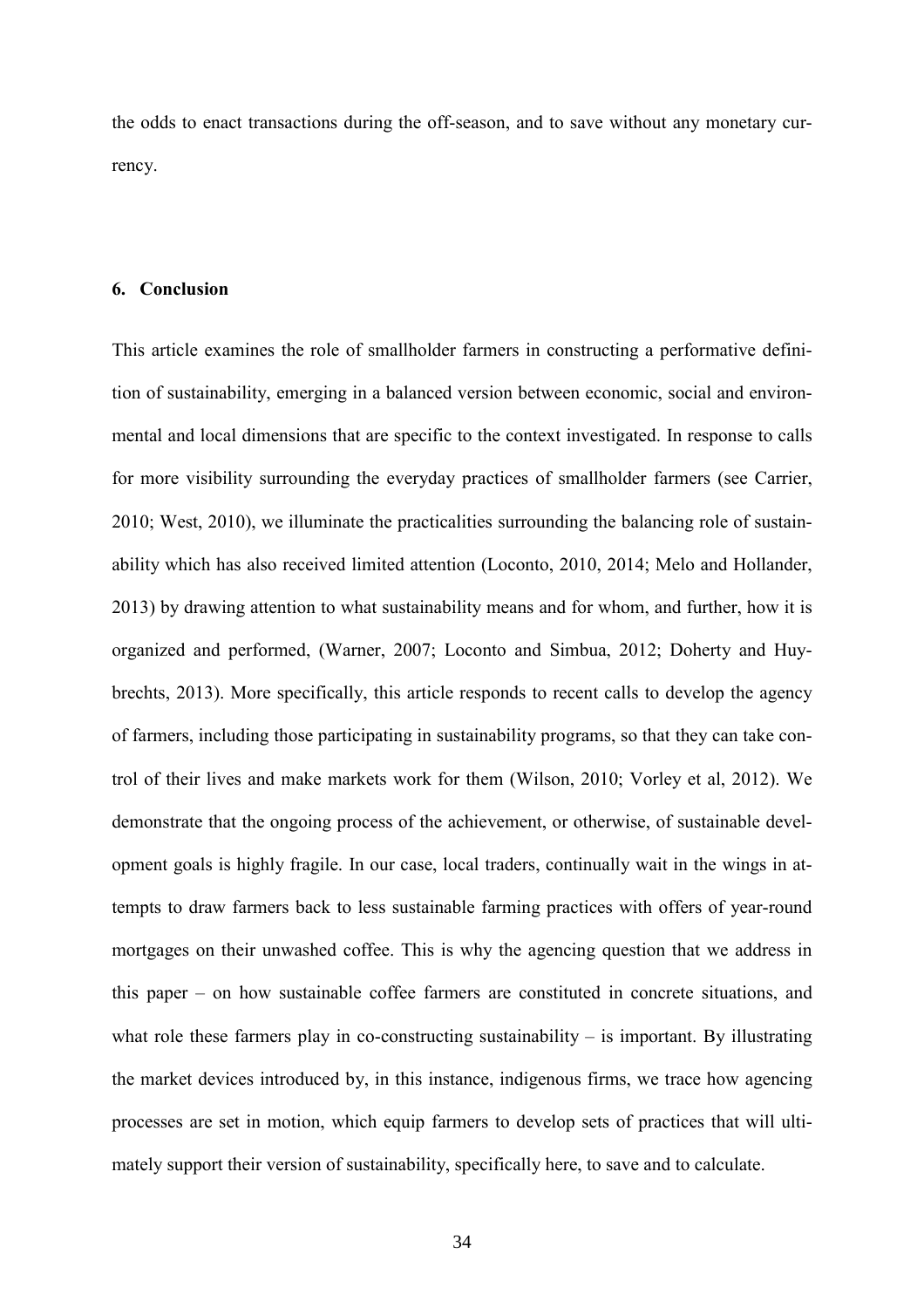This study showcases the greater level of cooperation and integration between sustainability partners (Jaffee, 2007; Warner, 2007; Vurro et al., 2009; Le Velly and Dufeu, 2016) – the firm and the farmers in this case. However, it also illuminates the role of market devices in mediating the relationship between partners and equipping the targeted actors (farmers) to participate in co-constructing sustainability. Contrasting Wilson's (2010) findings on Fair Trade as unprofitable to Nicaraguan farmers, this study demonstrates that, with a degree of autonomy, farmers can creatively shape a form of sustainability which is beneficial (and sometimes profitable) to them. The farmers can take control over their saving practices within the frameworks of initiatives provided by sustainability firms. Moreover, agenced farmers can "patch things together" (Wilson, 2010: 85) when faced with scarce resources (cash), price uncertainties, and information asymmetries. Although co-operation has been foregrounded as central in achieving sustainability (see Mojo, Fischer and Degefa, 2017), the emphasis has been on human actors and organizations, thus, ignoring the role of intermediary devices. Hence, we portray smallholder farmers as reflexive actors, learning and relearning from their experiences (in using the market devices, for example) in order to make things work. As Boersma (2009: 52) remarks, this more reflexive understanding of so-called 'poor and marginalized' actors is crucial in developing a "fairer and more humane" (sustainability) market.

In the absence of the global market's over-reliance on mainstream actors which largely operate top-down Third Party Certification approaches to sustainability goal-setting from Northern actors (e.g. as critiqued by Dyllick and Hockerts, 2002; Raynolds et al., 2007; Reinecke et al., 2012; Levy et al., 2015), the firm (and its actor-network) employs a localized farmer-agencing efforts to address the aforementioned limitations of international certification schemes. Although the farmers involved in the pursuit of more environmentally sustainable practices akin to organic certification, the localized approach combining top-down and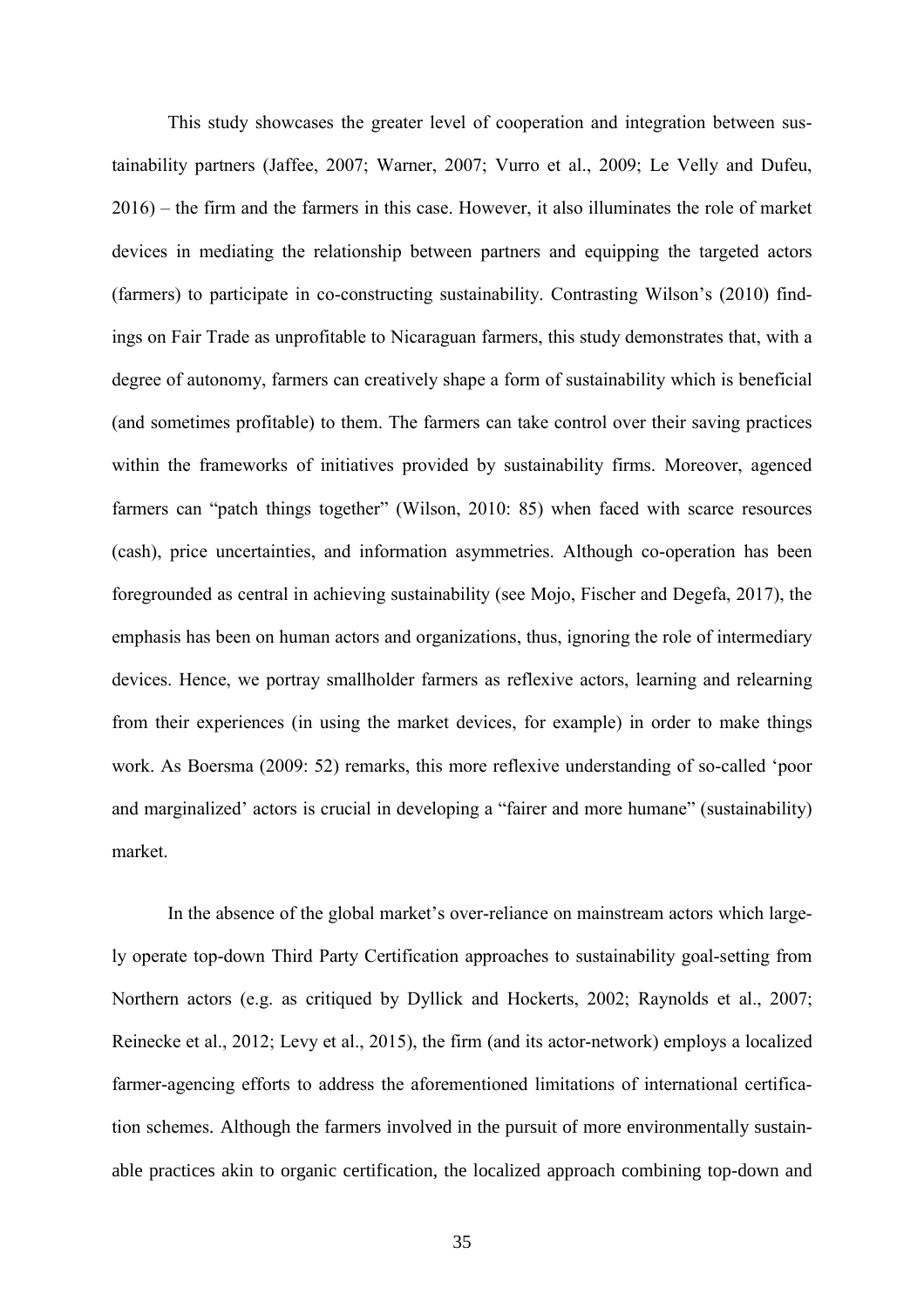local initiatives helps to realize a more dynamic and co-constructed version of sustainability that will potentially boost greater smallholder, farmer-involvement in negotiating and/or setting sustainability goals, and subsequently lead to a fairer and more sustainable global coffee value chain.

Contributing to the emerging research on agencing, this article illuminates the processes of transforming the agency of actors as interactively and iteratively emergent. Thus, there is no distinction between the 'agencor' and the 'agenced', as all actors involved are continuously transformed through the agencing process (which in our case is the action involved in equipping farmers to save and to calculate). The 'unagenced' actors stand out, as they simply observe, or are in the process of trialling sustainability mechanisms. Future research could look into the entire timeline in tracing the agencing process (Hagberg, 2016), as in this study we have only provided a snapshot of the process.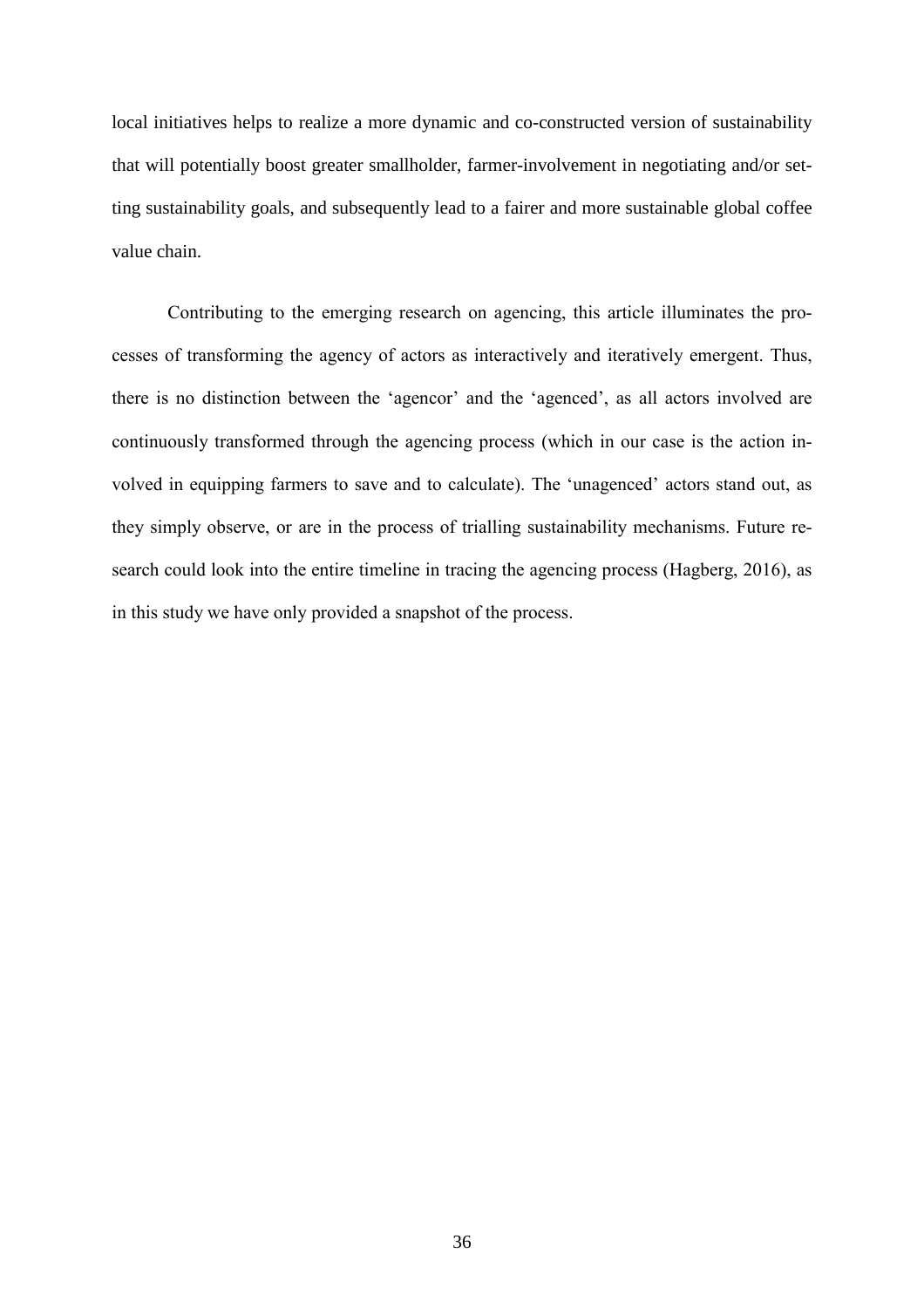### **References**

- Andersson, P., Aspenberg, K. and Kjellberg, H., 2008. The configuration of actors in market practice, *Marketing Theory,* 8 (1), pp. 67-90. doi: 10.1177/1470593107086485
- Araujo, L., 2007. Markets, market-making and marketing. *Marketing Theory*, 7 (3), pp. 211- 226. doi: 10.1177/1470593107080342
- Becker, H. S. and Geer, B., 1957. Participant observation and interviewing: A comparison. *Human Organisation*, 16 (3), pp. 28-32. doi: http://dx.doi.org/10.17730/humo.16.3.k687822132323013
- Boersma, F. V., 2009. The urgency and necessity of a different type of market: the perspective of producers organized within the fair trade market. *Journal of Business Ethics,* 86 (1), pp. 51-61. doi: 10.1007/s10551-008-9766-4
- Brewer, J. D., 2000. *Ethnography, Understanding Social Research,* Open University Press, Buckingham.
- Çalışkan, K., and Callon, M., 2010. Economization, part 2: A research programme for the study of markets. *Economy and Society,* 39 (1), pp. 1–32. doi:10.1080/03085140903424519
- Callon, M., 1986. Some elements of sociology of translation: Domestication of the scallops and the fishermen of the Saint Brieuc Bay. In Law, J. Editor, 1986. *Power, Action, and Belief: A New Sociology of Knowledge?* Routledge, London. pp. 196-223.
- Callon, M., 1998. An Essay on Framing and Overflowing: Economic Externalities Revisited by Sociology. In Callon, M., 1998. Editor. *The Laws of Markets,* Blackwell, Oxford. pp. 244-269.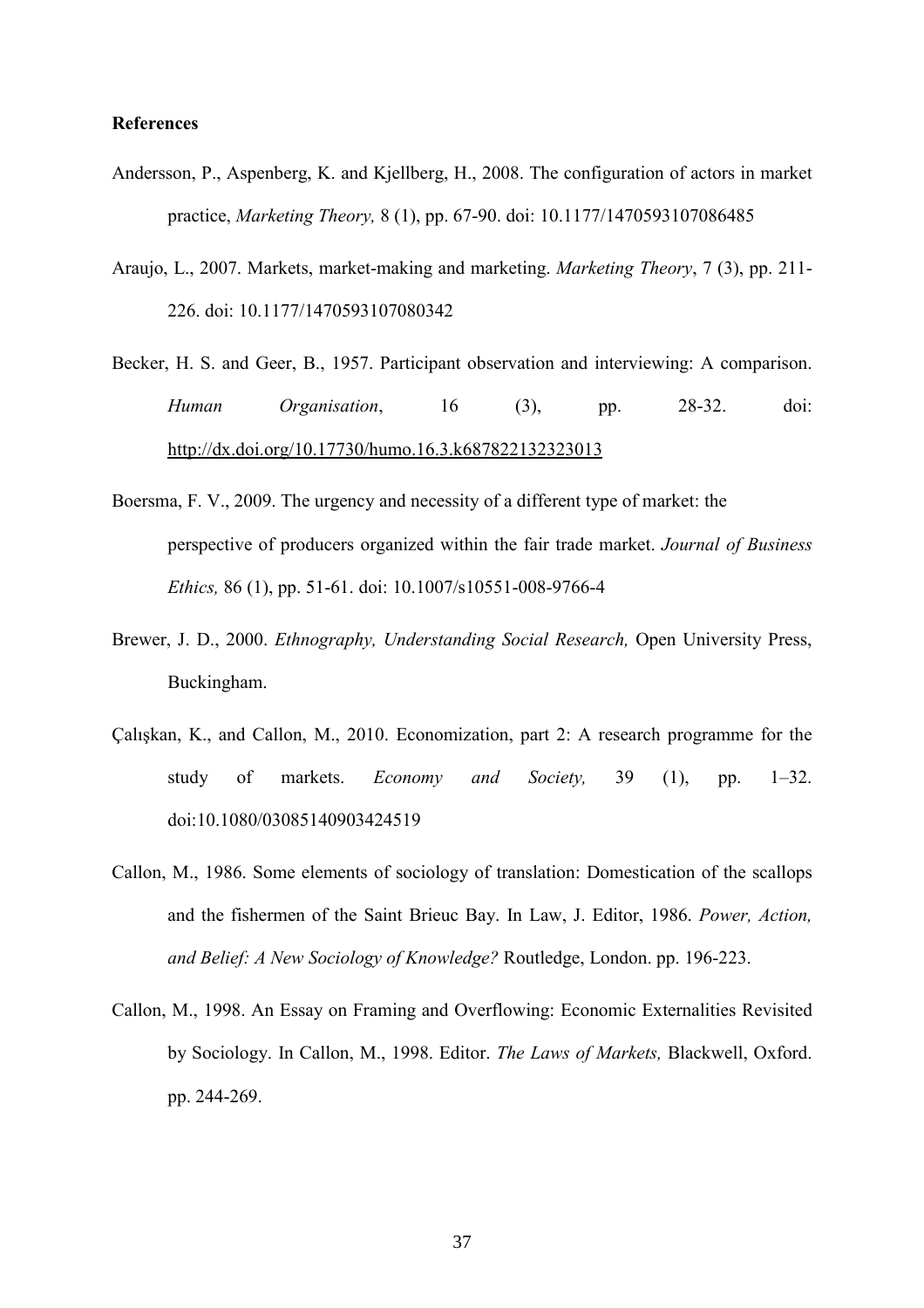- Callon, M., 2009. Elaborating the notion of performativity. Le Libellio d'Aegis, 5(1), 8–29. Retrieved from [http://hal-ensmp.archives-ouvertes.fr/docs/00/46/08/77/PDF/Callon-](http://hal-ensmp.archives-ouvertes.fr/docs/00/46/08/77/PDF/Callon-Libellio2009.pdf)[Libellio2009.pdf](http://hal-ensmp.archives-ouvertes.fr/docs/00/46/08/77/PDF/Callon-Libellio2009.pdf)
- Callon, M. and Muniesa, F., 2005. Peripheral vision economic markets as calculative collective devices. *Organization Studies*, 26 (8), pp.1229-1250. doi: 10.1177/0170840605056393
- Carrier, J.G., 2010. Protecting the environment the natural way: ethical consumption and commodity fetishism. *Antipode*, *42*(3), pp. 672-689. doi: 10.1111/j.1467- 8330.2010.00768.x
- Cochoy, F., 2008. Calculation, qualculation, calqulation: Shopping cart arithmetic, equipped cognition and the clustered consumer. *Marketing Theory*, 8 (1), pp. 15–44. doi:10.1177/1470593107086483.
- Cochoy, F., 2014. *A Theory of 'Agencing': On Michel Callon's Contribution to Organizational Knowledge and Practice* (pp. 106-124). Oxford: Oxford University Press.
- Cochoy, F., Trompette, P. and Araujo, L., 2016. From market agencements to market agencing: an introduction. *Consumption Markets & Culture*, 19 (1), pp. 3-16. doi: 10.1080/10253866.2015.1096066
- Doherty, B. and Huybrechts, B., 2013. Connecting producers and consumers through fair and sustainable value chains. *Social Enterprise Journal*, 9 (1), pp. 4-10. doi:10.1002/bse.323
- Dyllick, T. and Hockerts, K., 2002. Beyond the business case for corporate sustainability. *Business Strategy and the Environment*, 11 (2), pp. 130-141. doi: 10.1002/bse.323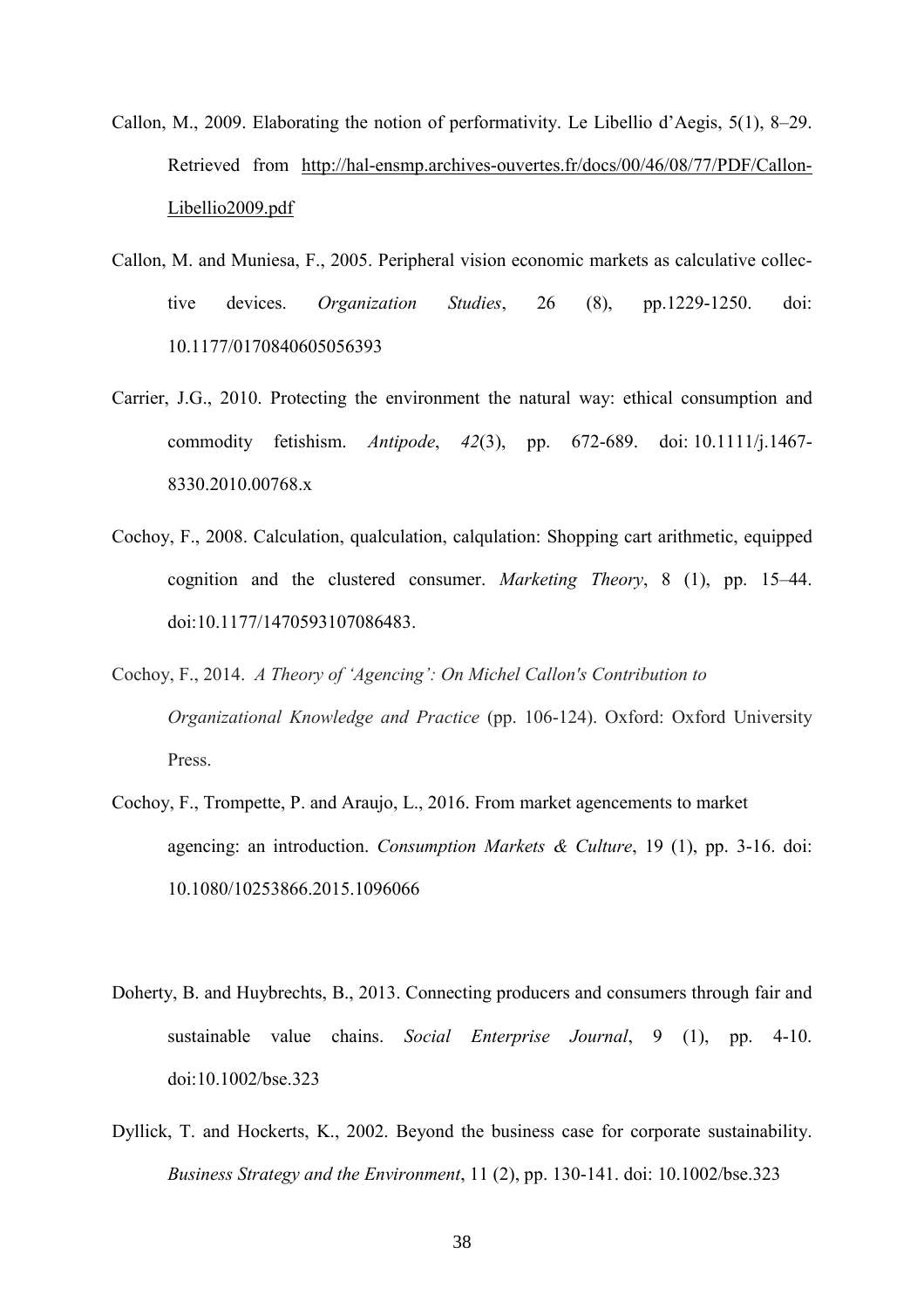- Epstein, M. J., & Buhovac, A. R. (2014). *Making sustainability work: Best practices in man aging and measuring corporate social, environmental, and economic impacts*. Berrett-Koehler Publishers.
- Fairtrade, 2017. *Coffee Farmers.* Available at:

[http://www.fairtrade.org.uk/Farmers-and-Workers/Coffee.](http://www.fairtrade.org.uk/Farmers-and-Workers/Coffee) Accessed 23<sup>rd</sup> June 2017.

Gobo, G., 2008. *Doing ethnography*. Sage.

- Gold, R. L., 1958. Roles in sociological field observations. *Social Forces*, 36 (3), pp. 217- 223. doi: 10.2307/2573808
- Hagberg, J., 2016. Agencing practices: a historical exploration of shopping bags. *Consumption Markets & Culture,* 19 (1), pp. 111-132. doi: 10.1080/10253866.2015.1067200
- Hammersley, M. and Atkinson, P., 1995. *Ethnography: Principles in Practice,* Routledge, London and New York.
- Hines, F., & Marin, O., 2004. Building innovations for sustainability: 11th international conference of the greening of industry network. *Business Strategy and the Environment,* 13 (4), pp. 201-208. doi: 10.1002/bse.412
- Holt, D. B., 2012. Constructing sustainable consumption from ethical values to the cultural transformation of unsustainable markets. *The Annals of the American Academy of Political and Social Science,* 644 (1), pp. 236-255. doi:10.1177/0002716212453260
- Jaffee, D., 2007. *Brewing Justice: Fair Trade Coffee, Sustainability, and Survival*. Berkeley: University of California Press.
- Kebede, Y. K., Kebede, T., Assefa, F., & Amsalu, A. (2010). Environmental impact of coffee processing effluent on the ecological integrity of rivers found in Gomma woreda of Jimma zone, Ethiopia. *Ecohydrology & Hydrobiology*, *10*(2), 259-269.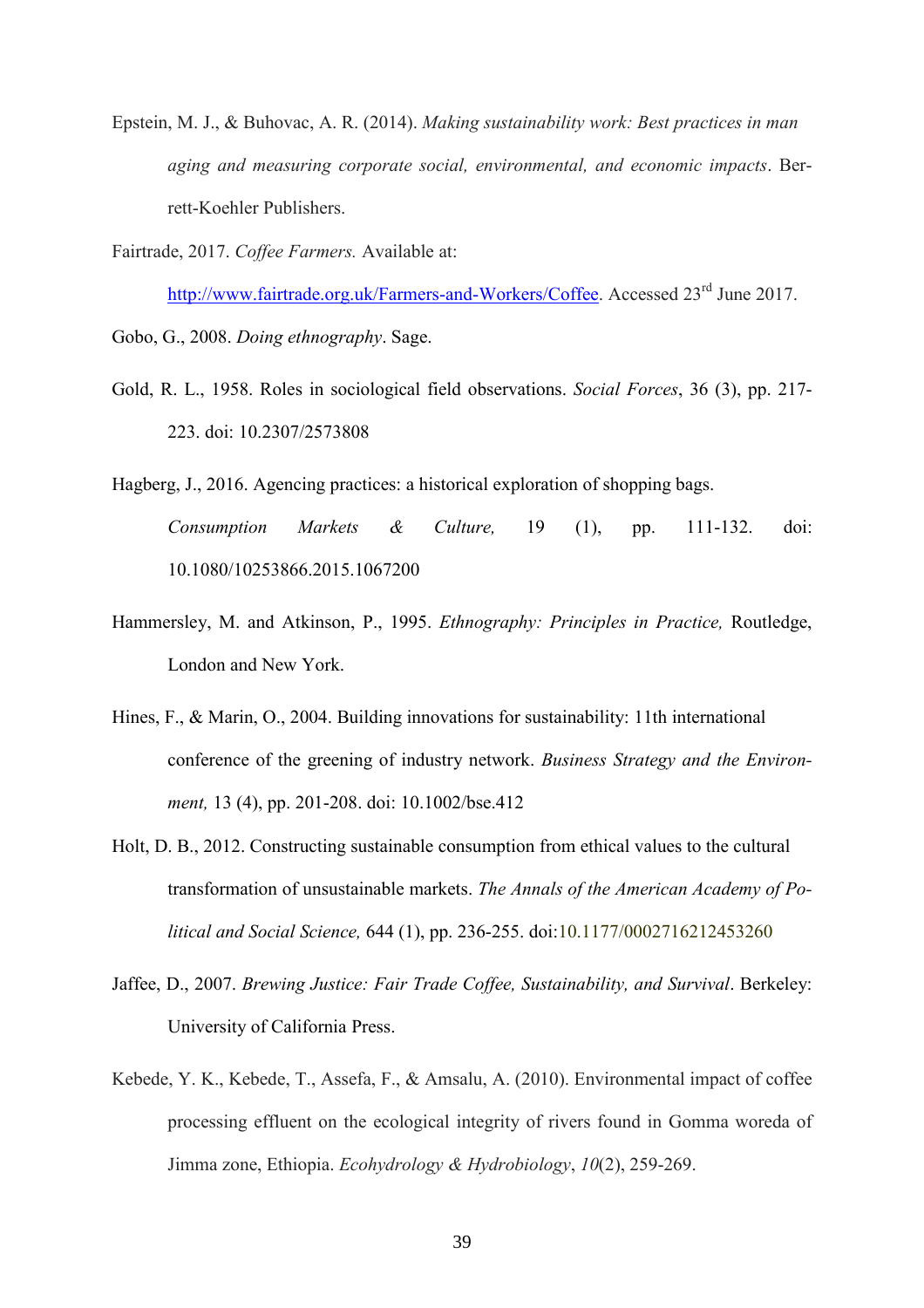- Kirwan, J., Maye, D. and Brunori, G. (2017) Acknowledging complexity in food supply chains when assessing their performance and sustainability. *Journal of Rural Studies*, *52*, 21-32.
- Kjellberg, H. and Helgesson, C-F., 2006. Multiple versions of markets: Multiplicity and performativity in market practice. *Industrial Marketing Management*, 35 (7), pp. 839- 855. [doi:10.1016/j.indmarman.2006.05.011](http://dx.doi.org/10.1016/j.indmarman.2006.05.011)
- Kolk, A., 2013. Mainstreaming sustainable coffee. *Sustainable Development*, 21 (5), pp, 324- 337. doi: 10.1002/sd.507
- Konefal, J. and Hatanaka, M., 2011. Enacting third-party certification: A case study of science and politics in organic shrimp certification. *Journal of Rural Studies*, 27 (2), pp.125-133. [doi:10.1016/j.jrurstud.2010.12.001](http://dx.doi.org/10.1016/j.jrurstud.2010.12.001)
- Latour, B., 1999. On Recalling ANT. In Law, J. and Hassard, J., Editors, 1999. *Actor Network Theory and After,* Blackwell Publishers, Oxford pp. 15-25.
- Latour, B., 2005. *Reassembling the Social: An Introduction to Actor-Network-Theory,* Clarendon Lectures in Management Studies, Oxford University Press, Oxford.
- Law, J. (2009) Actor Network Theory and Material Semiotics in Turner, B. S. Ed. *The New Blackwell Companion to Social Theory*, Oxford: Blackwell, 141-158.
- Le Velly, R., & Dufeu, I., 2016. Alternative food networks as "market agencements": Exploring their multiple hybridities. *Journal of Rural Studies*, 43, pp. 173-182. [doi:10.1016/j.jrurstud.2015.11.015](http://dx.doi.org/10.1016/j.jrurstud.2015.11.015)
- Levy, D., Reinecke, J., and Manning, S., 2015. The political dynamics of sustainable coffee: Contested value regimes and the transformation of sustainability. *Journal of Management Studies*, 53 (3), pp. 364-401. doi: 10.1111/joms.12144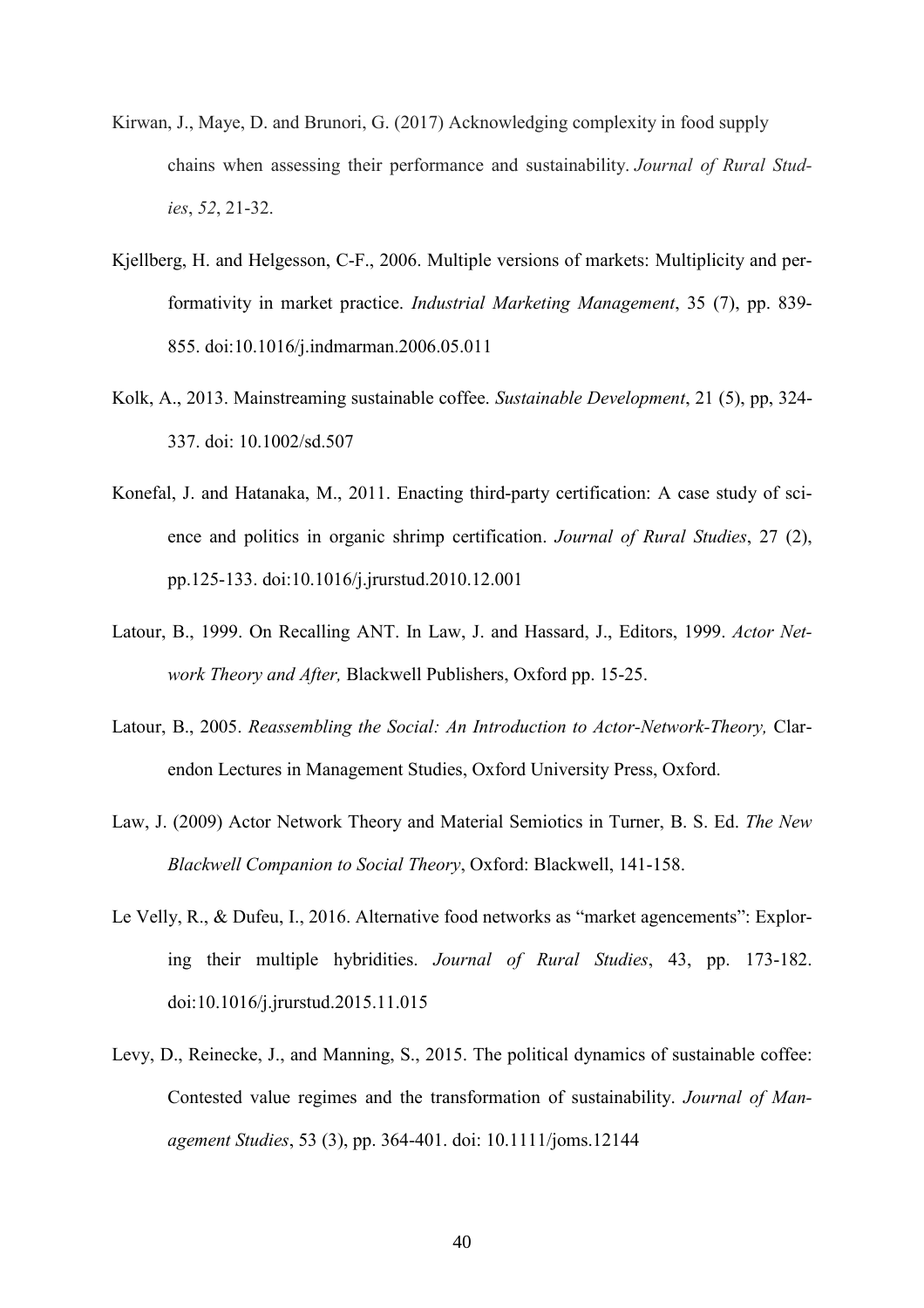- Loconto, A., 2010. Sustainably performed: Reconciling global value chain governance and performativity. *Journal of Rural Social Science*, 25 (3), pp.193-225.
- Loconto, A., 2014. Sustaining an enterprise, enacting SustainabiliTea. *Science, Technology and Human Values*, 39 (6), pp. 819-843. doi: 0162243914531989.
- Loconto, A. M., and Simbua, E. F., 2012. Making room for smallholder cooperatives in Tanzanian tea production: Can Fairtrade do that? *Journal of Business Ethics*, 108 (4), pp. 451-465. doi: 451-465. 10.1007/s10551-011-1101-9
- Luke, T. W., 2005. Neither sustainable nor development: reconsidering sustainability in development. *Sustainable Development*, 13 (4), pp. 228-238. doi: 10.1002/sd.284
- Lyon, S. and Moberg M., 2010. What is fair? The paradox of seeking justice through markets. In Lyon, S and Moberg M., Editors*,* 2010. *Fair Trade and Social Justice: Global Ethnographies.* New York University Press, New York.
- Martin, S., Rieple, A., Chang, J., Boniface, B., & Ahmed, A., 2015. Small farmers and sustainability: Institutional barriers to investment and innovation in the Malaysian palm oil industry in Sabah. *Journal of Rural Studies*, 40, pp. 46-58. [doi:](http://dx.doi.org/10.1016/j.jrurstud.2015.06.002) [10.1016/j.jrurstud.2015.06.002](http://dx.doi.org/10.1016/j.jrurstud.2015.06.002)
- McMorran, R., Scott, A. J., and Price, M. F., 2014. Reconstructing sustainability; participant experiences of community land tenure in North West Scotland. *Journal of Rural Studies*, 33, pp. 20-31. [doi:10.1016/j.jrurstud.2013.10.006](http://dx.doi.org/10.1016/j.jrurstud.2013.10.006)
- Melo, C.J. and Hollander, G.M., 2013. Unsustainable development: Alternative food networks and the Ecuadorian Federation of Cocoa Producers, 1995-2010. *Journal of Rural Studies*, 32, pp. 251-263. [doi:10.1016/j.jrurstud.2013.07.004](http://dx.doi.org/10.1016/j.jrurstud.2013.07.004)
- Moisander, J. and Valtonen, A., 2006. *Qualitative Marketing Research: A Cultural Approach*. London, Sage.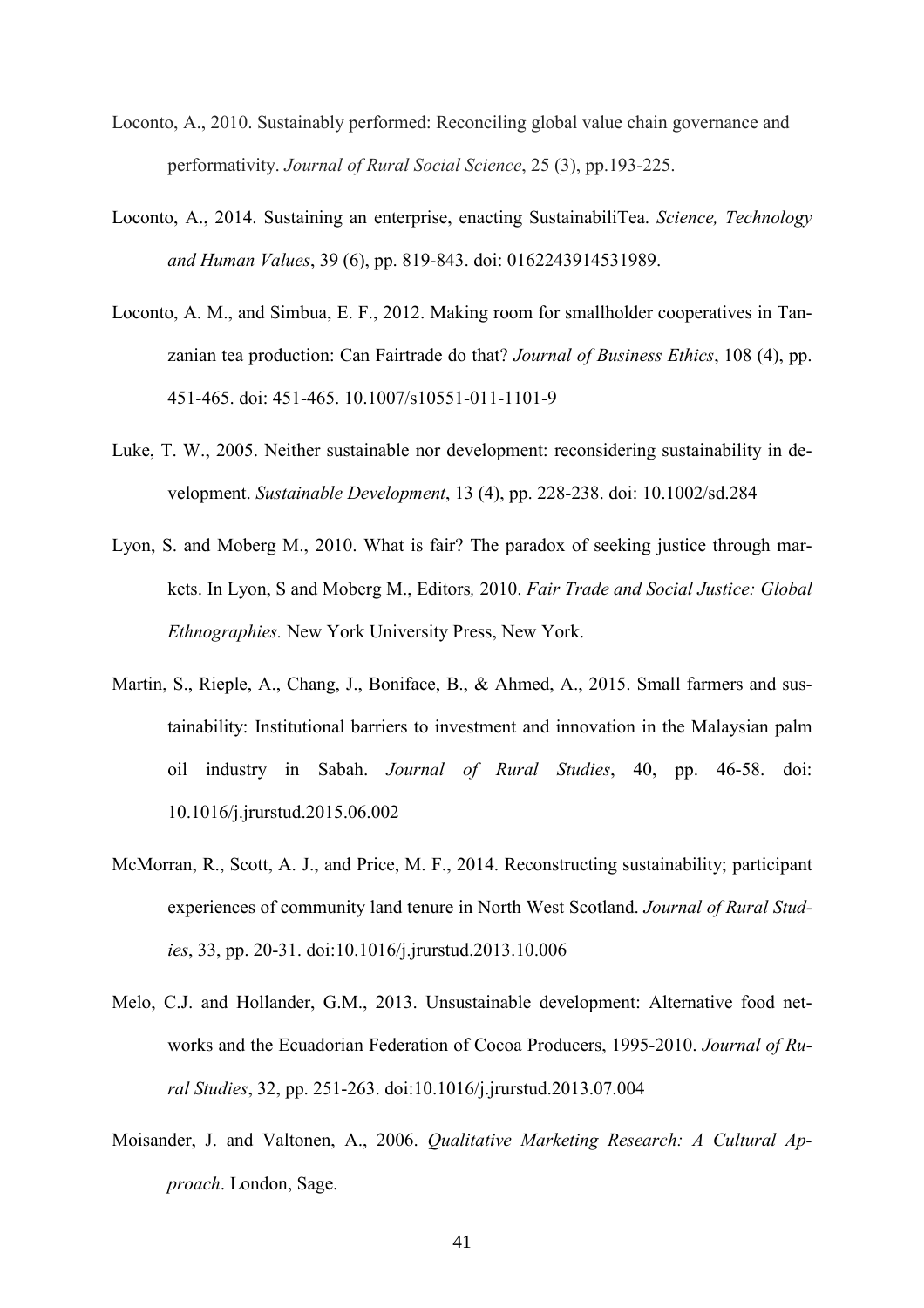- Mojo, D., Fischer, C., & Degefa, T. (2017). The determinants and economic impacts of membership in coffee farmer cooperatives: recent evidence from rural Ethiopia. *Journal of Rural Studies*, *50*, 84-94.
- Morito, B., 2002. Thinking ecologically: environmental thought, values, and policy. Winnipeg, Fernwood Books Limited. In Loconto, A., 2014. Sustaining an enterprise, enacting SustainabiliTea. *Science, Technology and Human Values,* 39 (6), pp. 819- 843. doi: 0162243914531989.
- Muniesa, F., Millo, Y. and Callon, M., 2007. An introduction to market devices. *The Sociological Review*, 55 (s2), pp.1-12. doi: 10.1111/j.1467-954X.2007.00727.x
- Peñaloza, L. and Cayla, J., eds. (2006) Writing Pictures/Taking Fieldnotes: Towards a more Visual and Material Ethnographic Consumer Research, in Belk, R. W. Ed. *Handbook of Qualitative Research Methods in Marketing* Edward Elgar, 279-290.

Pink, S. 2013. *Doing Visual Ethnography*. London, Sage.

- Ponte, S. 2002. The latte revolution? Regulation, markets and consumption in the global coffee chain. *World Development*, *30*(7), 1099-1122.
- Raynolds, L. T., Murray, D., and Heller, A., 2007. Regulating sustainability in the coffee sector: A comparative analysis of third-party environmental and social certification initiatives. *Agriculture and Human Values*, 24 (2), pp. 147-163. doi: 10.1007/s10460-006- 9047-8
- Reinecke, J., Manning, S., and Von Hagen, O., 2012. The emergence of a standards market: Multiplicity of sustainability standards in the global coffee industry. *Organization Studies*, 33 (5-6), pp. 791-814. doi: 10.1177/0170840612443629